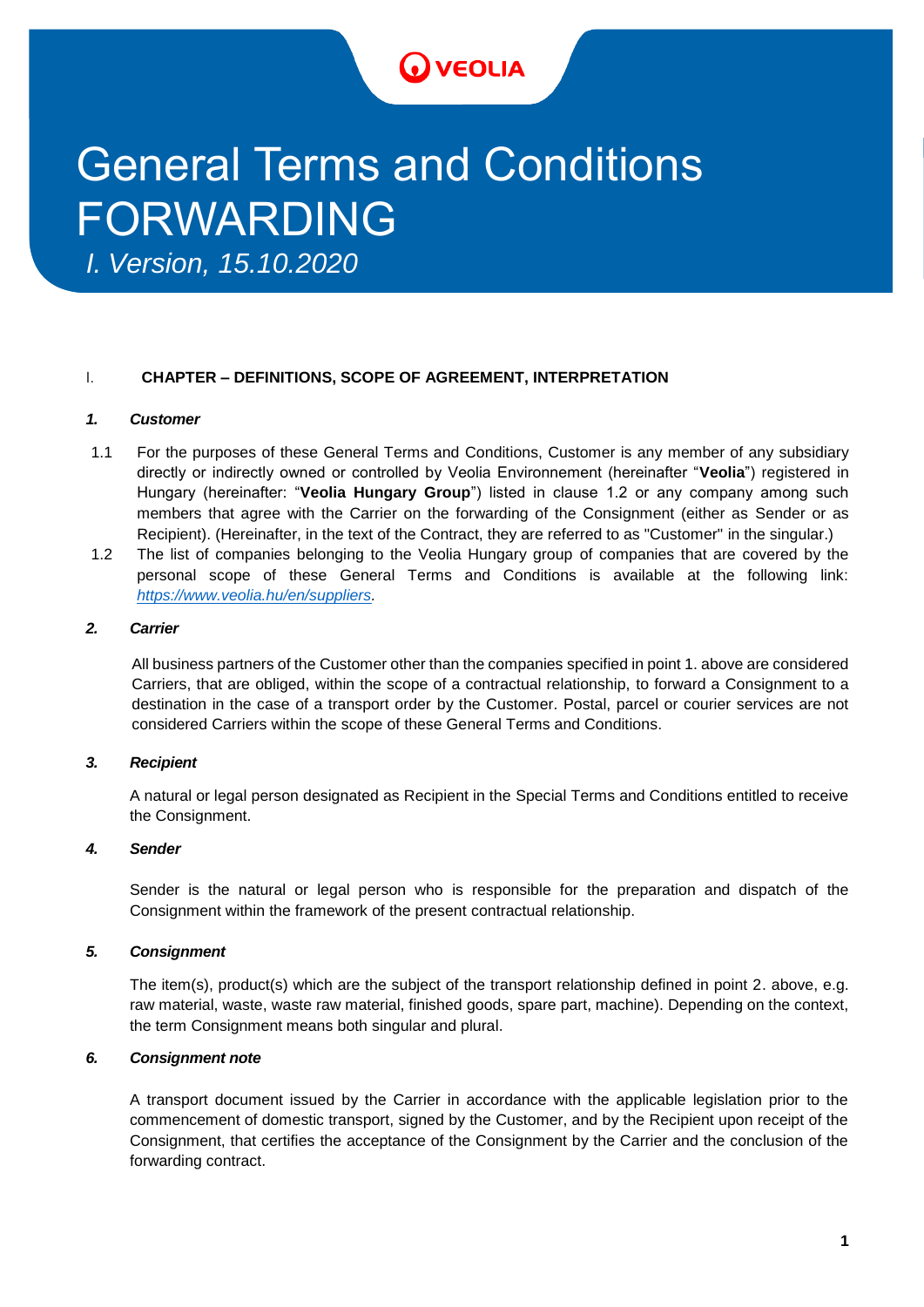#### *7. Delivery note*

A delivery note signed and stamped by the Recipient is a document certifying the relocation of the Consignment and the fulfilment of the order, the fact of receipt in the relationship between the Sender and the Recipient.

#### *8. CMR-Convention, CMR-Consignment note*

- 8.1 For the carriage of goods by road in vehicles for reward, when the place of taking over of the goods and the place designated for delivery, as specified in the contract, are situated in two different countries, then from the moment of takeover of the Consignment until its delivery, the provisions of the Convention on the Contract for the International Carriage of Goods by Road (CMR), published in Hungary by Legislative Decree No. 3 of 1971, shall also apply.
- 8.2 In the event of forwarding beyond Hungary's borders, the parties issue a CMR-Consignment note which contains the terms of their agreement. The obligatory content of the CMR-Consignment note is specified in clause 19. of these General Terms and Conditions.

#### *9. General Terms and Conditions*

- 9.1 These General Terms and Conditions (hereinafter referred to as "**GTC**") set out the general rules that govern the contractual relationship in respect of forwarding between a Carrier and a Customer (Sender and Recipient).
- 9.2 Deviations from the GTC may only be recorded by the Parties in the Special Terms and Conditions. In the event of such a deviation or discrepancy, the provisions set out in the Special Terms and Conditions shall prevail and shall apply to the contractual relationship between the Parties.

## *10. Special Terms and Conditions*

- 10.1 Documents containing special provisions in relation to the GTC (deadline and schedule of performance for the given transport, exact place of performance, type and quantity of the Consignment to be delivered, and all other requirements related to the specific transport activity not regulated in these GTC), which may be the following:
	- (i) The Order and the signed Order Acknowledgement in respect of it,
	- (ii) Individual Contract,
	- (iii) Framework Agreement and a Call-off based on such a Framework Agreement.
- 10.2 Also included in the Special Terms and Conditions (hereinafter: "**STC**") are all contractual specifications related to points (i) to (iii), e.g. Consignment note, CMR- Consignment note, Consignment List, Freight Pricelist, if necessary, the quotation of the Carrier.

#### *11. Contract*

11.1 The basis for the creation of a contractual relationship is the mutual and concordant juridical act of two or more parties that produces a legal effect, creates an obligation to perform and an entitlement to claim performance. The GTC and the STC together form the entire agreement concluded between the Parties (hereinafter referred to together as the "**Contract**") and determine the content of the legal relationship for forwarding.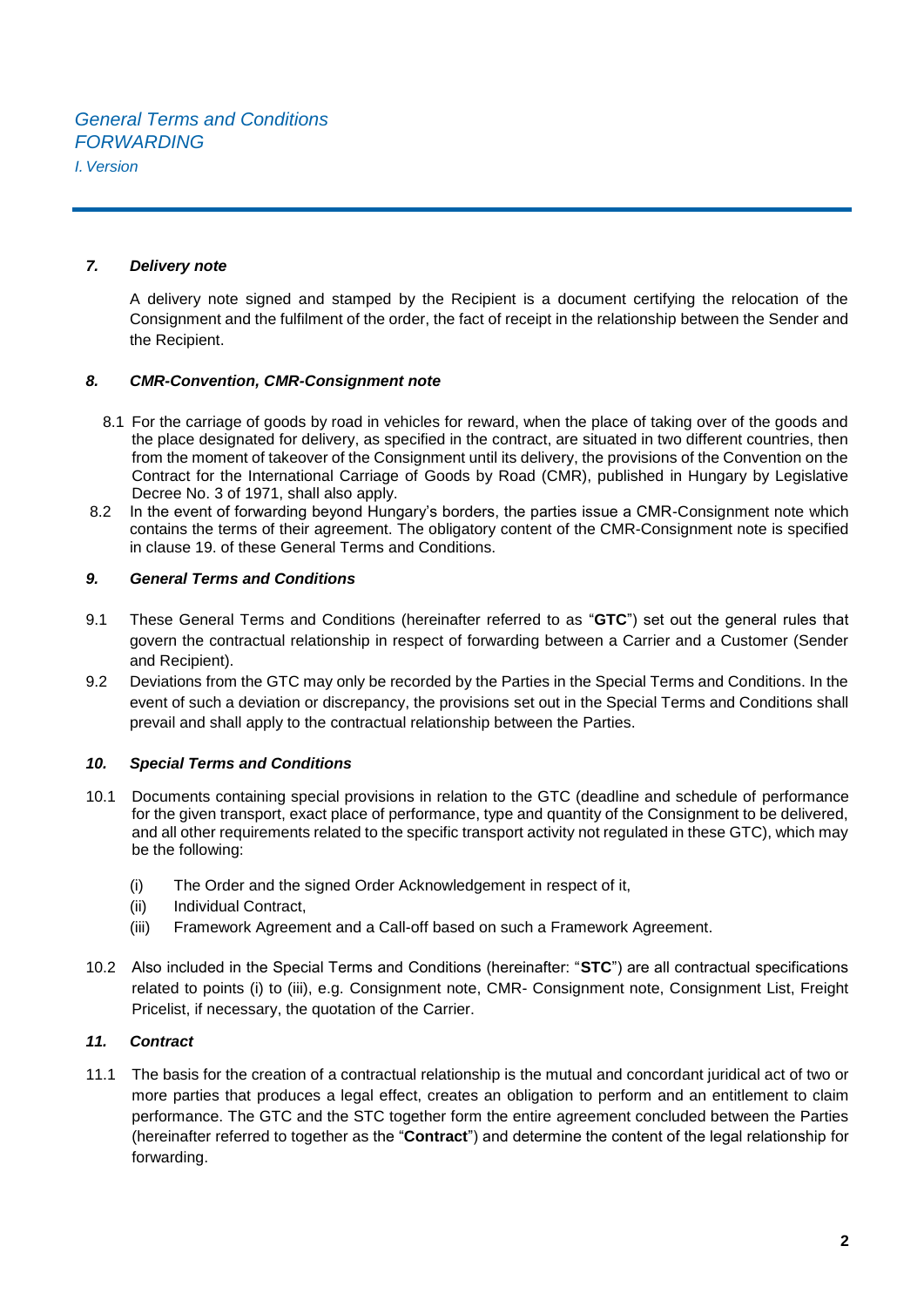11.2 The Contract is valid from the day it is signed by both Parties, until the full performance of all obligations of the Parties.

## *12. Order*

A forwarding relationship may be established between the Parties by ordering the delivery of the Consignment from the Carrier (hereinafter: "**Order**", "**Order Form**") by means of an order form generated or otherwise issued in the IT system of the Customer and confirmed by the Carrier (hereinafter: "**Order Acknowledgement**"). The Parties declare that the contractual relationship between the Parties shall be established only if the Carrier accepts these GTC simultaneously with the Order Acknowledgement. The procedure of the Order Acknowledgement is set out in clause 17 of these GTC.

## *13. Individual Contract*

The Parties may enter into an Individual Contract for specific Shipment(s), in which they specify all special contractual terms beyond the General Terms and Conditions (e.g. details of the contracting parties, subject matter of the Contract, exact definition of the Consignment, delivery deadline, subject-specific provisions).

## *14. Framework Agreement*

- 14.1 The Parties may enter into a Framework Agreement based on which the Customer may place regular orders in the form of Call-offs for the forwarding of Consignment, up to an amount specified in the Framework Agreement and/or during a specified time period.
- 14.2 The Parties conclude such Framework Agreements if possible with a view to the needs of the companies listed in clause 1 above, in which case, each of these companies are entitled to issue Call-offs. The Carrier agrees that during the term of the Framework Agreement, each of the companies listed in clause 1 may enter into the Framework Agreement as Contracting Party, by signing an amendment agreement to this effect.

## *15. Call-off*

Individual order sent by the Customer under the Framework Agreement.

## *16. Subject, scope and interpretation of the Contract*

- 16.1 Pursuant to the Contract, the Carrier is obliged to forward the Consignment to its place of destination and to hand over the Consignment to the Recipient as well as to perform related administration (Consignment receipt, forwarding, handover documentation), the Customer is obliged to pay the fee for the forwarding performed in the certified quantity, fulfilling the ordered quality parameters as specified in the Contract.
- 16.2 The Parties expressly agree that any other general terms and conditions or other such documents otherwise used by the Carrier shall not apply to the Contract except in the event that the Customer expressly accepts these in writing, signed by an authorised signatory of the Customer. Acceptance of the transport service or payment of the fee is not to be interpreted as acceptance of the Carrier's general terms and conditions.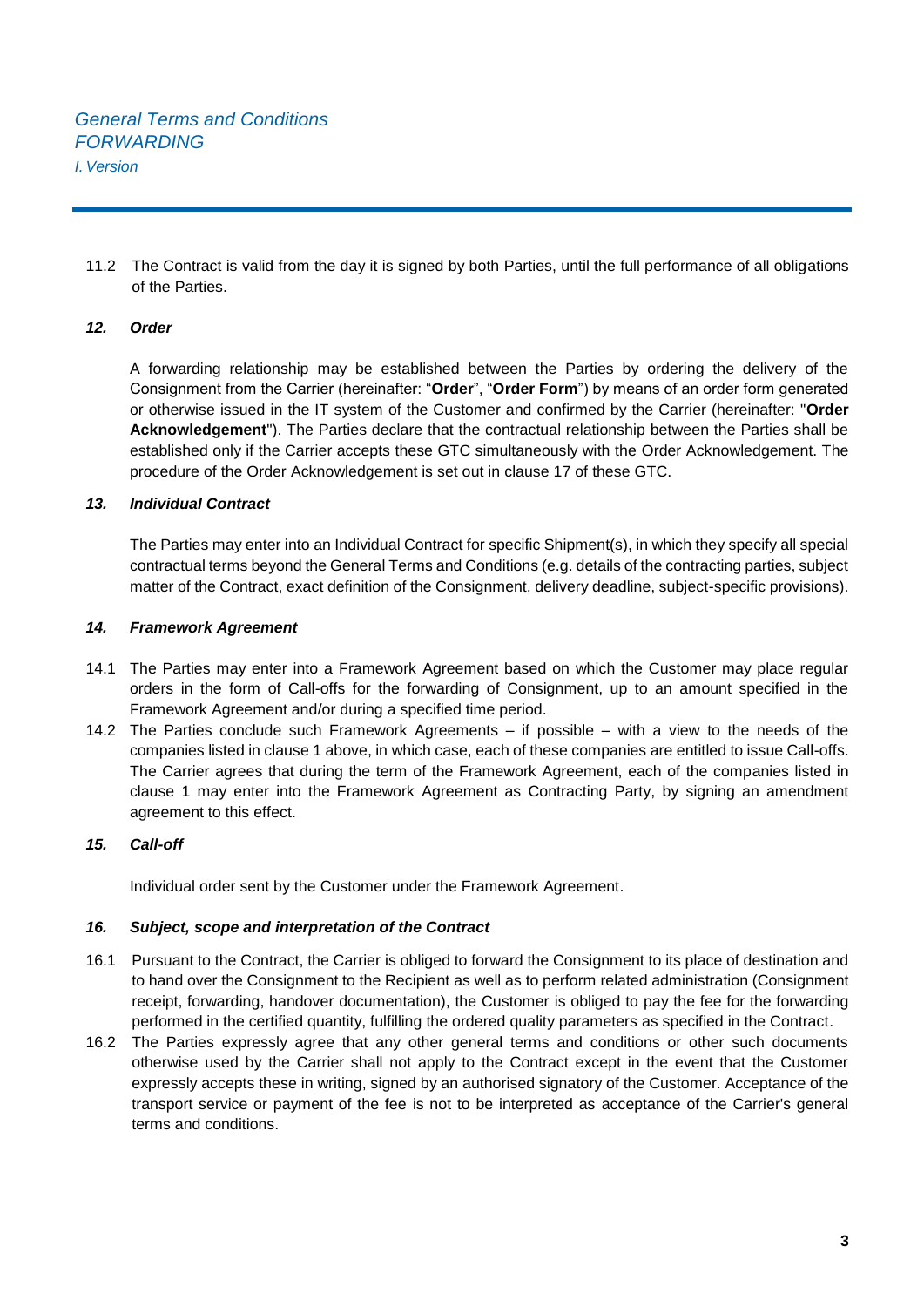- 16.3 This Contract constitutes the entire agreement between the Parties and therefore except if the Parties agree otherwise in the STC – signing the Contract supersedes and replaces all other prior agreements and understandings, both written and oral, between the parties with respect to the subject matter hereof.
- 16.4 The Parties shall exclude the application of Section 6: 63 (5) of Act V of 2013 on the Civil Code (hereinafter: the "**Civil Code**") in their contractual relationship established on the basis of the Contract concluded between them.
- 16.5 In case any provision in this Contract is invalid or unenforceable, the validity and enforceability of the remaining provisions shall not in any way be affected or impaired thereby.
- 16.6 No failure of a Party in exercising any right under this Contract shall constitute a waiver of that right.

## **II. CHAPTER – PROVISIONS CONCERNING PERFORMANCE**

## *17. Procedure or Order and Order Acknowledgement*

- 17.1 In the absence of a Framework Agreement or an Individual Contract, the Customer shall order the forwarding of the Consignment to the Recipient from the Carrier by way of the order form specified in clause 12 as follows.
- 17.2 Content of the Order shall be agreed between the representatives of the Parties via e-mail or telephone in advance. Following and corresponding to such agreement, Customer shall send an e-mail order to the Carrier not later than 24 hours prior to commencement of the forwarding.
- 17.3 Within 24 hours from receipt of the Order, the Carrier shall acknowledge the Order electronically, *with proper signature* towards the Customer (hereinafter: "**Order Acknowledgement**"). *In the event that the Order Acknowledgement is not received by the Customer within the time stipulated above, and the Carrier performs, the Carrier will be deemed to have accepted by conduct the Order and this present GTC unamended.* The Customer is bound by the offer until the acknowledgment deadlines however, the Customer may decide to maintain the order or accept the performance in case of a delayed Order Acknowledgement.
- 17.4 The Order Acknowledgement must state expressly that the Carrier accepts the Order and the GTC referred to therein unamended. In the event that the Order Acknowledgement of the Carrier contains any deviation, the Order enters into force only if the Customer accepts such deviation and confirms its acceptance in writing towards the Carrier. In the event the Customer does not accept the deviation, then the terms of this GTC shall apply.
- 17.5 In the event the Carrier cannot perform the forwarding in accordance with the terms of the Order (e.g. quantity, delivery time), the Carrier must inform the Customer electronically, duly signed, within 24 hours of the receipt of the Order specifying the deficiencies.
- 17.6 If the Customer maintains the Order specified in the previous paragraph despite the deficiencies indicated by the Carrier, the Customer shall amend the Order based on the confirmation of the Carrier and resend it - by fax or electronically - to the Carrier.
- 17.7 If the Order is acknowledged by the Carrier, the Carrier is obliged to fulfil the Order in accordance with the conditions specified on the order form.

#### *18. Rules applicable to Call-offs*

18.1 In the case of a Framework Agreement concluded between the Parties, the place, deadline and specific conditions of performance are contained in the Framework Agreement or in the Call-off generated in or otherwise sent from the IT system operated by the Customer.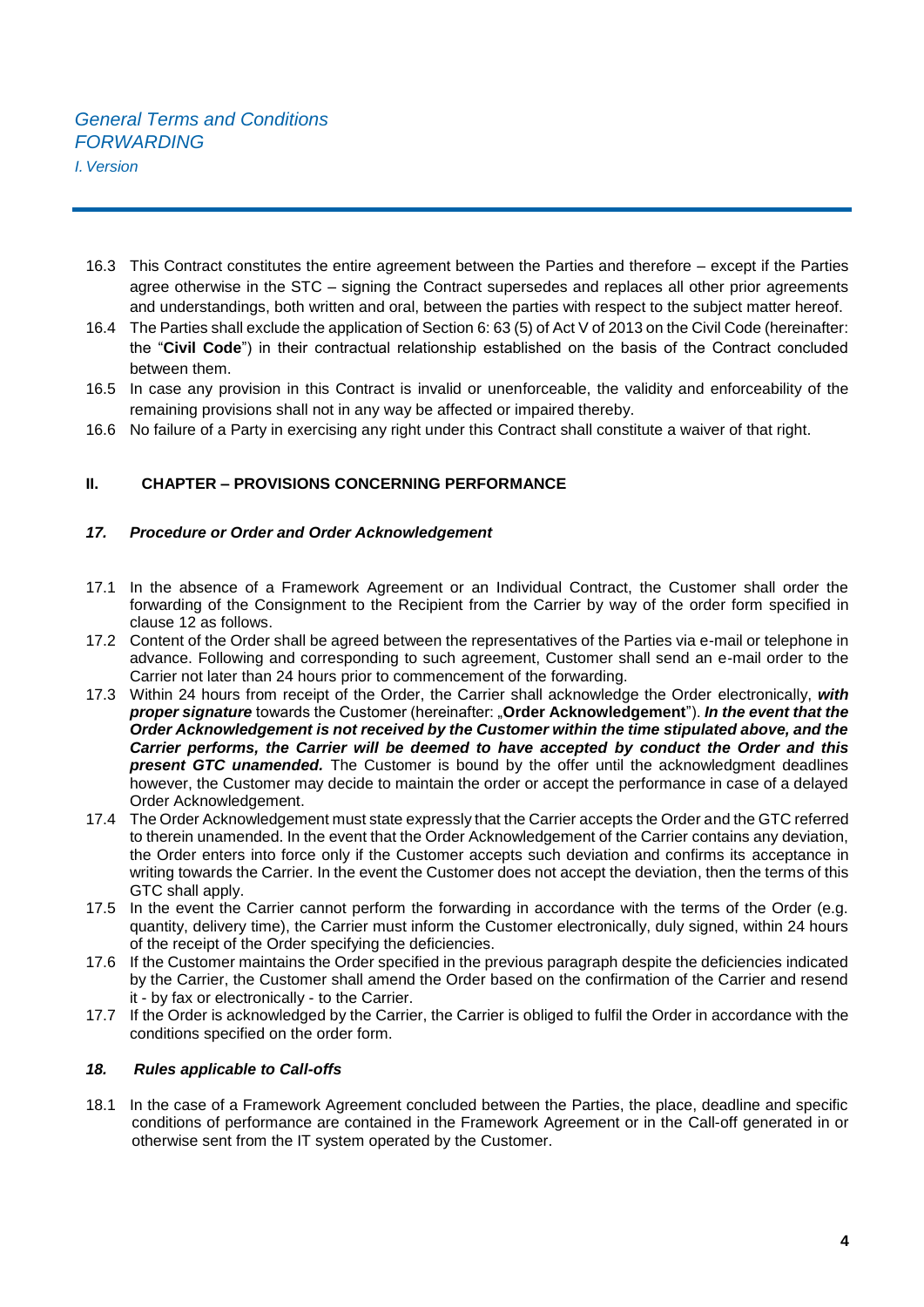18.2 Unless otherwise provided in the Framework Agreement, the provisions of these GTC applicable to the Order and Order Acknowledgement shall apply to the Call-off, provided that the Customer is entitled to send the Call-off by 2.00 pm on the day before the commencement of the carriage and the Carrier must – via its representative designated in the Framework Agreement – confirm the Call-off within 3 hours via e-mail.

## *19. Special provisions in relation to the CMR-Consignment Note*

- 19.1 Unless otherwise provided in the STC, the CMR-Consignment Note is completed and handed over to the Carrier by the Sender. The Carrier shall verify whether all necessary data are fully completed on the CMR-Consignment Note and whether such data correspond to the data on other documents handed over to the Carrier.
- 19.2 The absence, irregularity or loss of the CMR-Consignment Note or any accompanying documents shall not affect the existence and validity of the Contract.
- 19.3 The CMR-Consignment Note does not embody the Consignment itself; ownership of the Consignment cannot be acquired by selling or transferring the Consignment Note.
- 19.4 The CMR-Consignment Note must contain the following:
	- (i) Place and date of its issue,
	- (ii) Name and address of the Sender,
	- (iii) Name and address of the Carrier,
	- (iv) Place and time of handing over the Consignment,
	- (v) Destination and delivery time of the Consignment,
	- (vi) Name and address of the Recipient,
	- (vii) Name in common use and packaging of the Consignment,
	- (viii) In the case of dangerous goods, their generally recognized description, the indication of danger according to the mode of transport in question,
	- (ix) The number of goods and their special marks and numbers,
	- (x) The gross weight of the goods or their quantity otherwise expressed,
	- (xi) The requisite instructions for Customs and other formalities
	- (xii) A statement that the carriage is subject to the provisions of the CMR Convention.
- 19.5 The Consignment Note shall, in addition to its mandatory content, contain every item that the Parties had agreed in the STC, such as, but not limited to:
	- (i) A statement that trans-shipment is not allowed,
	- (ii) Charges which the Sender undertakes to pay,
	- (iii) The amount of "cash on delivery" charges,
	- (iv) A declaration of the value of the goods,
	- (v) The Sender's instructions to the carrier regarding insurance of the goods,
	- (vi) A list of the documents handed to the carrier,
	- (vii) And any further particulars that are of importance for the carriage.

## *20. Transport equipment*

- 20.1 The Carrier warrants that all vehicles used for the carriage of the Consignment (hereinafter referred to as the "**Vehicle**") comply with the applicable legal and environmental regulations, and also warrants that the Vehicle is suitable for the carriage of the Consignment.
- 20.2 The Carrier is obliged to provide the Vehicle at the appropriate time and place, in a clean and faultless condition suitable for carriage subject to the STC.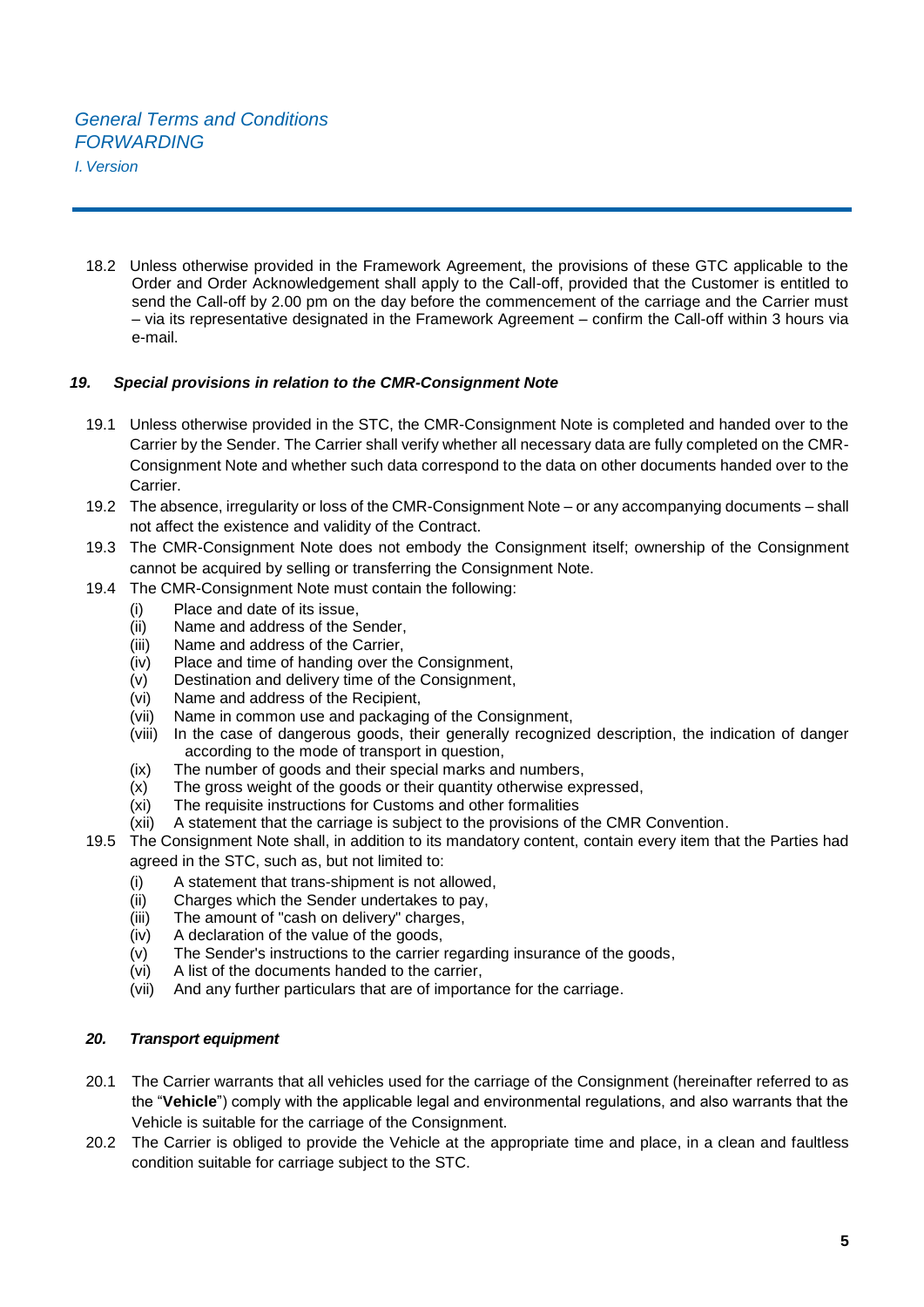20.3 The Vehicle shall be deemed suitable for carriage if – taking into account the nature of the Consignment, the method of loading and unloading and the basic circumstances of the carriage –, based on the type, size and equipment of the Vehicle, the specific transport can be performed in full and in accordance with the contract.

## *21. Taking over of the Consignment, loading*

- 21.1 On taking over the goods, the Carrier shall check:
	- (i) The accuracy of the statements in the Consignment Note as to the number of packages and their marks and numbers, and
	- (ii) The apparent condition of the goods and their packaging.
- 21.2 Where the Carrier has no reasonable means of checking the accuracy of the statements referred to above, he shall enter his reservations in the protocol made at the place of loading, together with the grounds on which they are based. He shall likewise specify the grounds for any reservations which he makes with regard to the apparent condition of the goods and their packaging. Such reservations shall not bind the Sender unless he has expressly agreed to be bound by them in the protocol specified above.
- 21.3 If the protocol contains no specific reservations by the Carrier, it shall be presumed, unless the contrary is proved, that the goods and their packaging appeared to be in good condition when the Carrier took them over and that the number of packages, their marks and numbers corresponded with the statements in the Consignment Note.
- 21.4 The loading of the Consignment is  $-$  in the absence of a provision to the contrary in the STC  $-$  the responsibility of the Sender. The cargo must be fixed on the Vehicle in accordance with its content, size and special characteristics. The Carrier, as a specialist company, is obliged to inspect the loading with the due diligence required of it, and if the Sender conducts the loading improperly, the Carrier is obliged to warn the Sender and to record this in writing in the protocol also signed by the Sender.

## *22. Obligations of the Sender*

- 22.1 For the purposes of the Customs or other formalities which have to be completed before delivery of the goods, the Sender shall attach the necessary documents to the Consignment Note and/or the CMR-Consignment Note or place them at the disposal of the Carrier and shall furnish him with all the information which he requires.
- 22.2 The Sender is obliged to package the Consignment in such a way that the packaging protects the Consignment – in case of proper transport – and does not pose danger to any person or property of others.
- 22.3 The Sender or the Customer is obliged to provide the Carrier with all necessary information about the forwarding task, as well as the product specification, the specifics of the transport, in case of dangerous goods, the information necessary to avoid the danger.
- 22.4 If the task of forwarding is unclear, the Carrier is obliged to clarify the issues before commencing the carriage. In case the Carrier receives an instruction that endangers the economical, fast and safe performance of the carriage, it shall immediately draw the attention of the Customer or the Sender to this and record it in writing in the protocol recorded jointly.
- 22.5 If it is obvious that the information required for the handling of the packaging or the Consignment is inadequate, or the Sender does not provide the documents required for the forwarding and handling of the Consignment, the Carrier may refuse to accept the Consignment and record this fact in the protocol.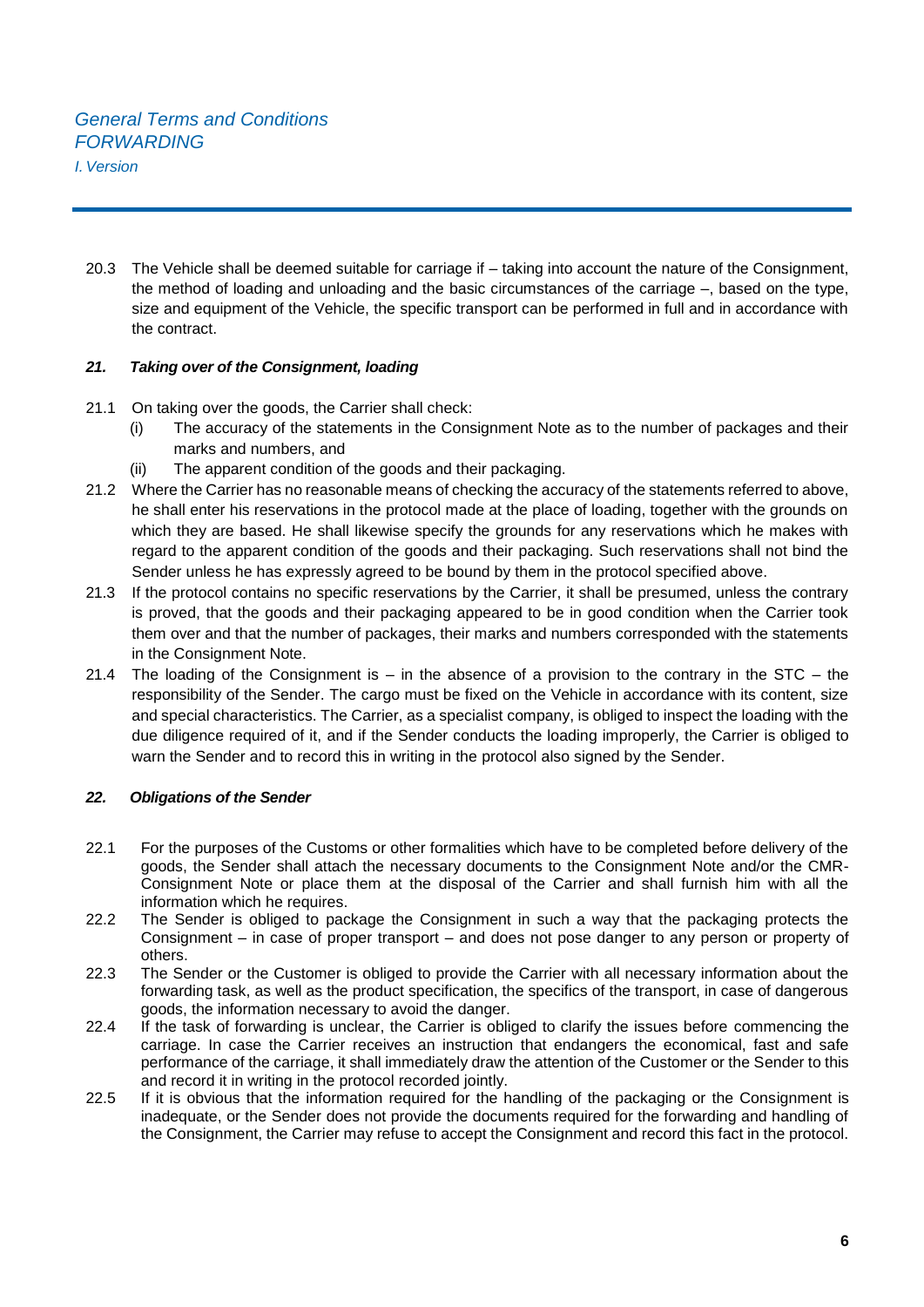*I.Version*

#### *23. Delivery date*

- 23.1 The Carrier is obliged to start the carriage on the date specified in the STC (Individual Contract / Call-off / Order) and to carry it out in full during the time period specified therein.
- 23.2 The forwarding shall be deemed to have been performed at the time when the Carrier delivers the Consignment to the Recipient in accordance with the contract and it is taken over by the Recipient.
- 23.3 The Customer shall be notified immediately of an expected delay in the time of performance, even if the delivery date has not yet passed.
- 23.4 In case of delayed performance for reasons attributable to the Carrier, the Carrier is obliged to pay a penalty pursuant to clause 39 of these GTC.
- 23.5 The Carrier shall be in delay if the Consignment is not delivered / handed over within the timeframe specified in the STC, or if – in the absence of such an agreement – the actual duration of the carriage, taking into account the circumstances of the case, exceeds the time generally allowed to a diligent Carrier.

#### *24. Means of performance, further obligations of the Carrier*

- 24.1 The Carrier is obliged to perform the carriage in accordance with the provisions of this Contract. It is entitled to deviate from these provisions only to the extent that the Customer has given prior, express, written consent thereto.
- 24.2 The Carrier declares that it has all necessary, valid permits (e.g. permit for waste transport in case of the shipping of waste) required for the transport of the Consignment, which are attached to the STC as appendices.
- 24.3 The Carrier is obliged to perform the carriage within the shortest possible time, taking into account the interests of the Customer and in accordance with its instructions.
- 24.4 The Carrier is obliged to continuously ensure, for the entire duration of the forwarding, that the Consignment is properly secured. **If the Consignment is delivered to the Recipient damaged during the transport, or the securing of the Consignment is inadequate, or if there is any difference found in weight / quantity of the Consignment compared to the weight / number of items at the time of dispatch – subject to minimum measurement differences between scales –, the performance is considered defective, and the Sender is entitled to claim a penalty for defective performance in accordance with Clause 40 of this Contract, as well as any excess damage incurred in addition thereto.**
- 24.5 In determining the weight at the time of dispatch and unloading, the weighing slip issued by the Sender or the Recipient shall prevail.
- 24.6 Access permits required for the access to the place of loading and unloading shall be obtained by the Carrier at its own expense.
- 24.7 The Carrier is obliged to keep and certify the accompanying documents (CMR, Consignment Note, weighing slip or other documents) accurately and to utilize them according to the Customer's instructions.
- 24.8 The Customer has the right to dispose of the goods, in particular by asking the Carrier to stop the goods in transit, to change the place at which delivery is to take place or to deliver the goods to a recipient other than the Recipient indicated in the Consignment Note. This right shall cease to exist when the second copy of the Consignment Note is handed to the Recipient. The Recipient shall, however, have the right of disposal from the time when the Consignment Note is drawn up, if the Sender makes an entry to that effect in the Consignment Note.
- 24.9 The Carrier declares that it will ensure the delivery of the Consignment in such a way that the environment is not polluted. In the event of any contamination during transport, the Carrier is obliged to ensure the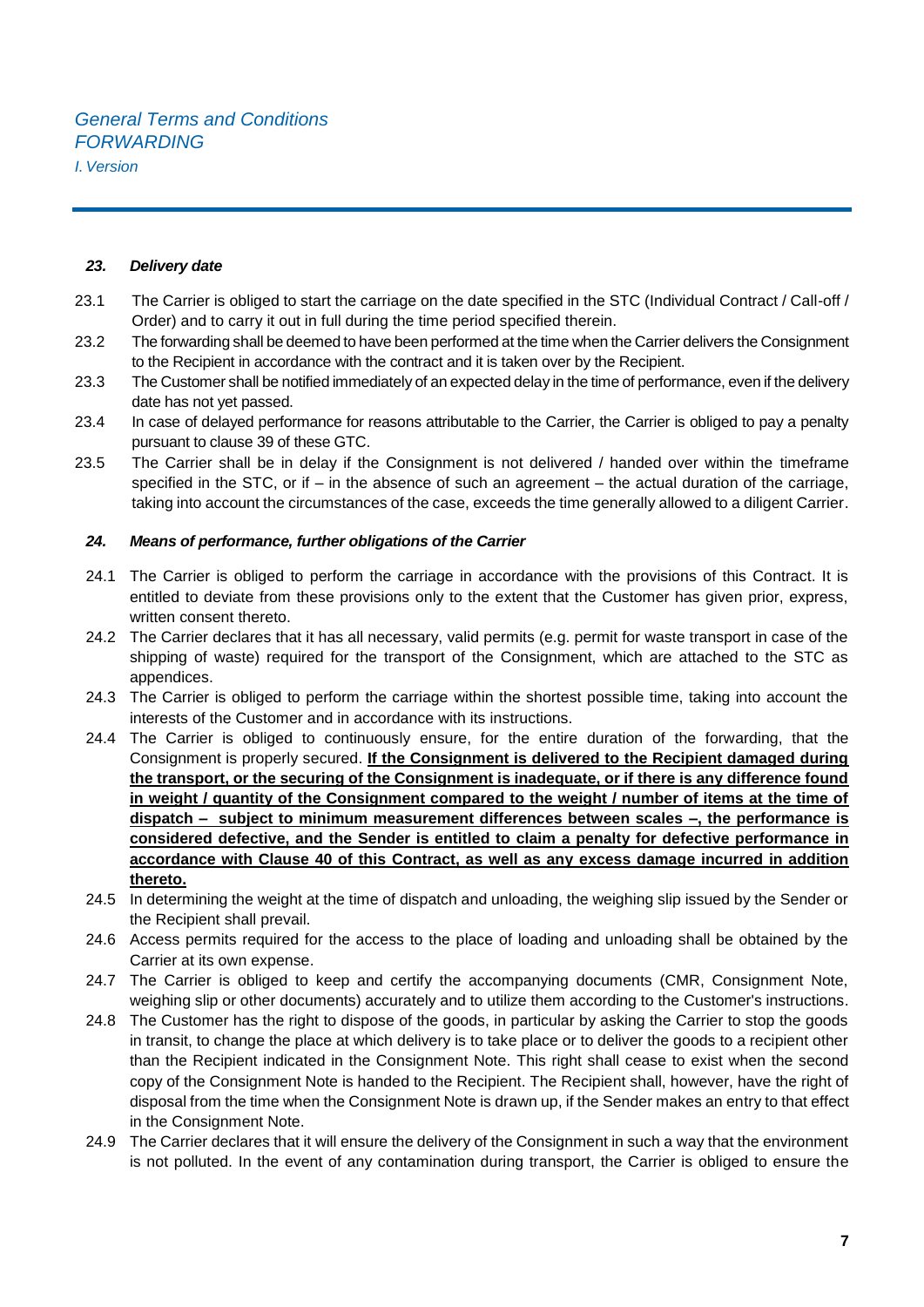disposal of the waste, the decontamination of the contaminated area and the restoration of the original environmental condition. Reimbursement of any damages and costs resulting from the pollution shall be borne by the Carrier.

24.10 If the Carrier forwards the Consignment using various modes of transport, the rules of the given branch of transport shall apply to its activities in respect of each mode of transport.

## *25. Hindrances*

- 25.1 The Carrier shall ask for instructions from the Customer if the Contract cannot be performed in accordance with the terms and conditions of the STC, the carriage is impeded or its execution becomes impossible before the Consignment arrives at the designated place of delivery.
- 25.2 However, if the circumstances allow the forwarding to be carried out under conditions other than those set out in the STC and the Carrier did not receive instructions from the Customer in due time, the Carrier shall take such measures as he considers to best serve the interests of the Customer.

#### *26. Unloading the Consignment*

- 26.1 Unless otherwise provided by the STC, the Recipient is responsible for the unloading of the Consignment.
- 26.2 In the STC, the parties shall indicate the individual(s) entitled to take over the Consignment.
- 26.3 The Carrier is obliged to comply with the site regulations in force at the place of loading and unloading.
- 26.4 The Recipient shall accept the Consignment from the Carrier by quantity and quality at the place specified as place of delivery in the STC.
- 26.5 During takeover, the Recipient verifies that the data of the Delivery Note corresponds to the data of the weighing slip (e.g. quantity) and the integrity of the packaging.
- 26.6 Acceptance by quantity shall take place upon arrival of the Consignment, except in the case of packaged bulk goods. These can be taken over by number of packages only, in which case the Recipient is entitled to take over the quantity within 7 days for the quantity within the packages. Acceptance by quality shall be performed by the Recipient within 7 days following receipt of the Consignment.
- 26.7 At the time of takeover of the Consignment, the Carrier is obliged to hand over to the Recipient one copy of each of the Consignment Note, the Delivery Note and the weighing slip.
- 26.8 Proof of performance shall be certified by the Recipient's (or the Sender's local) authorized representative on receipt by stamping and signing the Consignment Note.
- 26.9 The Parties shall draw up a protocol on the spot of eventual (transport) damage or eventual deficiencies, improper performance, for which the Carrier is liable.
- 26.10 The Recipient may also indicate the fact of a quantity discrepancy and / or quality defect or damage to the packaging in writing on the Consignment Note.

## **III. CHAPTER – INVOICING TERMS OF PAYMENT**

## **27. Determination of prices**

- 27.1 The Carrier provides its services at the unit prices specified in the STC.
- 27.2 In the case of weight-based settlement, the data of the weighing slip issued by the Recipient shall prevail in determining the remuneration, the data of which shall be accepted by the Parties as the basis for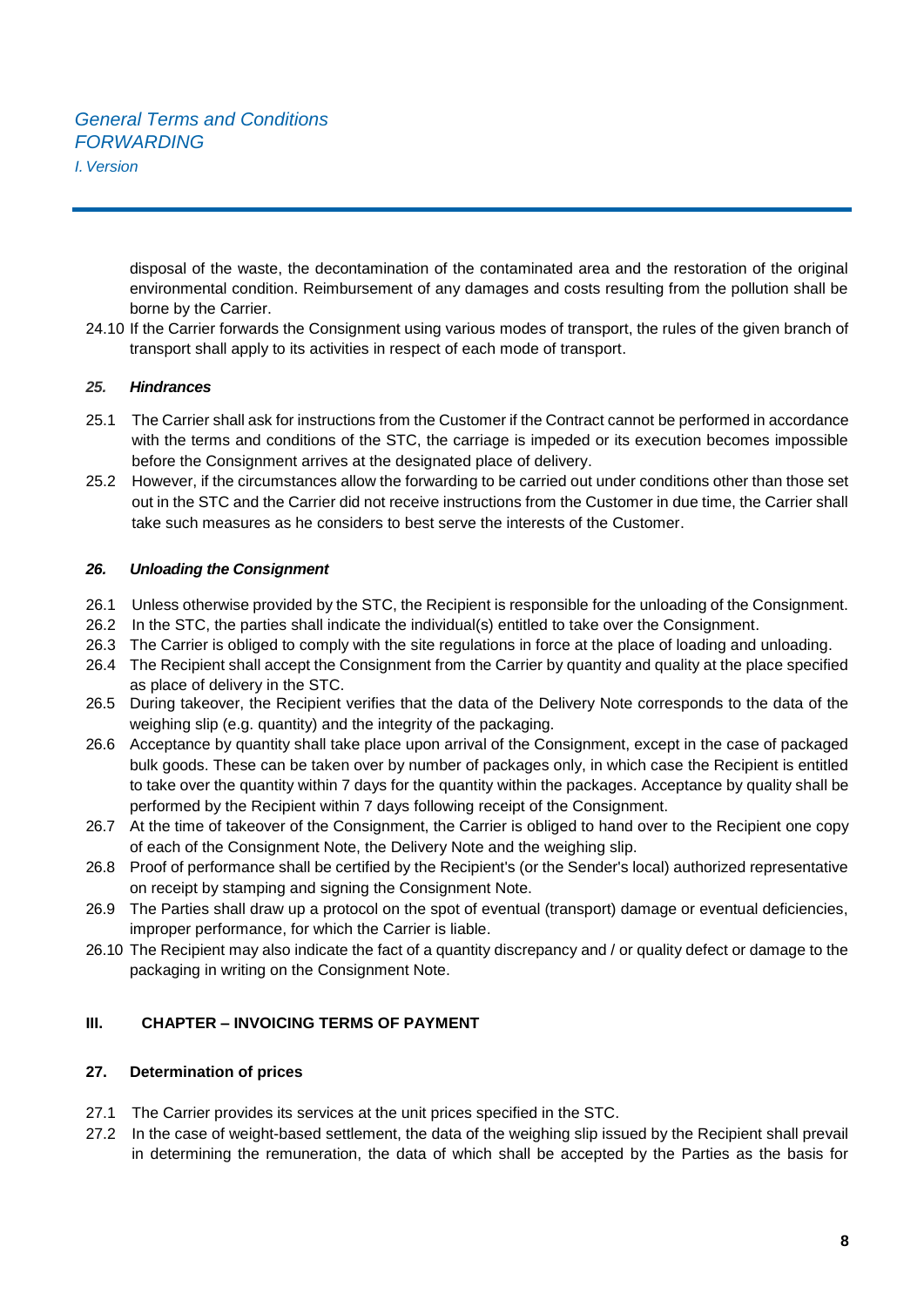*I.Version*

invoicing. The specific amount of the fee to be paid shall be determined on the basis of the fee rate specified in the STC and, in the case of weight-based remuneration, the data of the relevant weighing slip, the fee being in the latter case the product of the above values.

- 27.3 The unit price includes all costs and expenses incurred by the Carrier in connection with the performance of the contract (e.g. fuel, taxes, access permit, driver's salary, additional costs of the vehicle, insurance, customs duties, other charges, unloading, etc.).
- 27.4 The Carrier shall perform the work at its own expense, and may not demand reimbursement of its out-ofpocket expenses or general business expenses in addition to the fee established above.
- 27.5 The Parties agree that the payment obligations under the Contract shall be fulfilled in Hungarian Forint (HUF) or Euro (EUR), unless otherwise provided by the SCT. The prices specified in the Contract are net prices, the amount of Value Added Tax is to be added at a rate in force at the time of invoicing.

## **28. Invoicing and payment terms**

- 28.1 The Carrier issues a separate invoice for each Order or Call-off towards the Customer specified in the SCT. In the SCT, the Parties may agree on other method of invoicing (pl. monthly consolidated invoices).
- 28.2 The invoice, copies of the Order, Call-off, Order Acknowledgement, one copy of each of the document certifying performance (respective weighing slip, Consignment Note) and the Delivery Notes signed by the Recipient, which all constitute appendices to the invoice, are to be sent via regular mail to the address specified in the SCT.
- 28.3 *Further prerequisite for the payment of an invoice is that the Carrier is listed in the register of business partners of the Customer that is, the Carrier must have completed and returned the duly signed vendor form required by the Customer.*
- 28.4 Invoices must always indicate the number and date of the Order, Individual Contract, Framework Agreement and Call-off, as well as the order data enabling the identification of the items. The content and number of copies of the invoice must at all times comply with the accounting laws, the legal rules regarding the formal requirements of invoices and the provisions of the VAT Act, each valid at the time of invoicing. *The Customer is entitled to return any invoice deviating from the provisions of this section.* In the event of a billing error, the Customer's delay is excluded. The payment term specified in the Contract shall be calculated from the receipt of the corrected invoice free of errors.
- 28.5 The Parties agree that in the case of a Framework Agreement, the delay of any Customer shall not affect the other Customers. The Seller shall enforce its claim separately towards the Customer in delay.
- 28.6 In case of due performance of the Contract, the Customer is obliged to pay the invoiced and undisputed amount within 30 days from the receipt of the invoice by transfer to the bank account indicated on the Carrier's invoice.
- 28.7 Parties agree that the invoice shall be deemed received at the time the Customer's filing / received stamp is put on it or, in the case of an electronic filing system, at the time the electronic received stamp of the system is put on the invoice.
- 28.8 Payment date shall be the date on which the Customer's bank account is debited with the invoiced amount.
- 28.9 In case of delayed payment, the Carrier is obliged to demand payment from the Customer via registered letter with return receipt. In case of an - even partial - failure of the demand for payment, then from the 30th day following its receipt, the Carrier is entitled to terminate the Contract, or in case of a Framework Agreement, terminate the agreement only against the Customer that failed to make payment.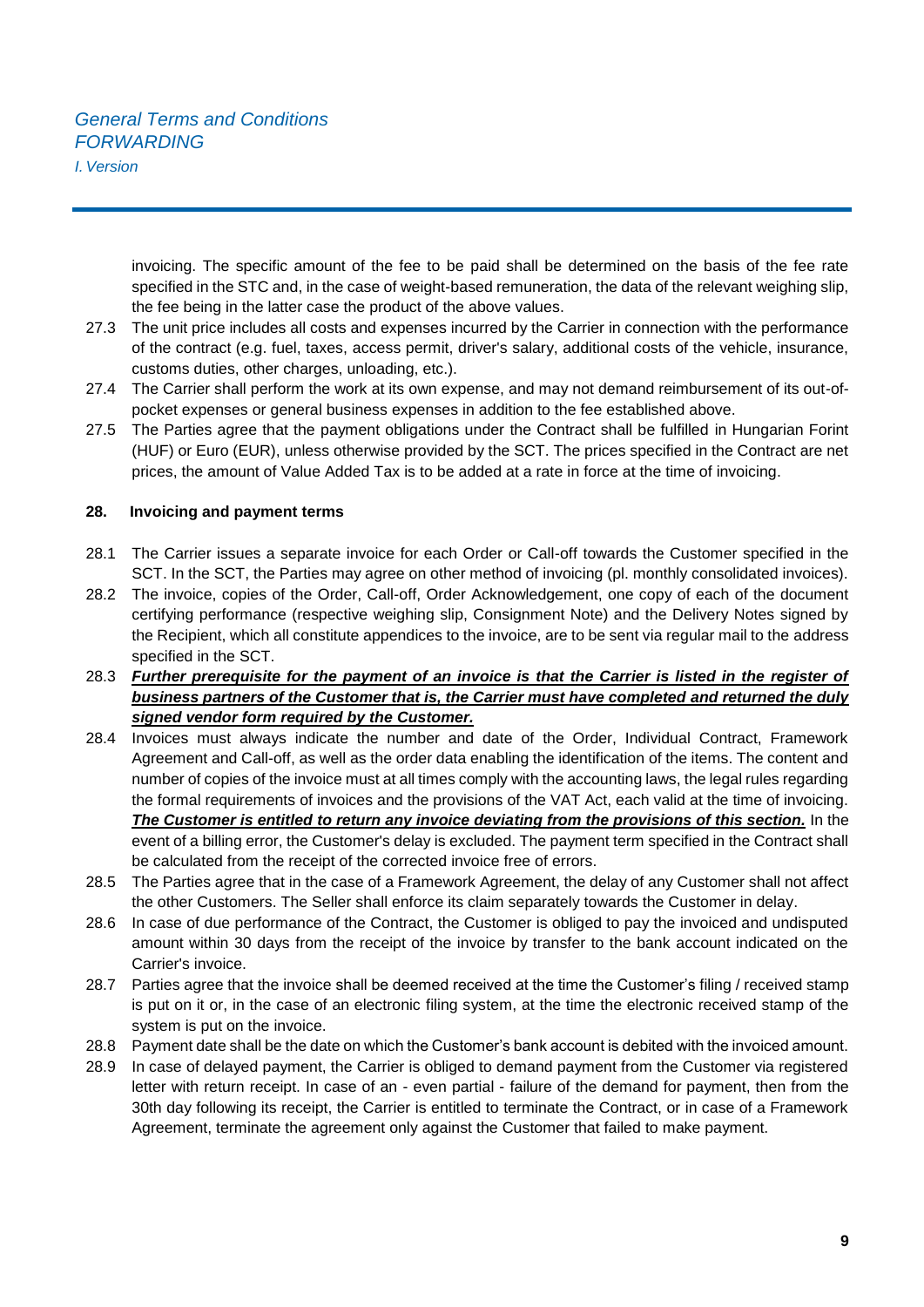- 28.10 The Carrier is entitled to charge default interest for the period of delay specified in the legislation in force from time to time, even if the Carrier terminated the Contract. The Customer is not obliged to pay interest on incorrect, incomplete, disputed invoices or on invoices that were rejected.
- 28.11 The Customer is entitled to set off any obligation due but unpaid from the Carrier against its obligation to pay to the Carrier at the time of settlement of invoices, and is obliged to inform the Carrier of such set off. The Carrier is entitled to set-off claims only with the prior written consent of the Customer.
- 28.12 The Parties agree that the Customer does not provide an advance payment, unless otherwise provided in the STC.

## *29. Sale of claims, factoring*

- 29.1 The Carrier must inform the Customer in advance in writing about the sale and factoring of claims arising from the Contract. The Parties expressly declare that the Customer is in any case entitled to set off any counterclaims the Customer has against the Carrier.
- 29.2 Factoring may only take place if the fact of the factoring and the debtor have been registered in the security interest register (operated by the Hungarian Chamber of Civil Law Notaries).

## **IV. CHAPTER – LIABILITY**

#### *30. Liability for damages*

- 30.1 The Carrier shall be **fully liable for damages** caused by breach of contract, *taking into account the limitations of liability set out in the CMR Convention in the case of international carriage covered by the CMR Convention.*
- 30.2 The Parties agree that in respect of any damage to the Customer or a third party caused by a breach of this Agreement by the Carrier or its contributors, the Carrier shall only be released from liability if it proves that the damage was caused by circumstances beyond its control, that were, at the time of the conclusion of the contract unforeseeable and unavoidable.
- 30.3 In order to be released from liability, the Carrier may not invoke the faulty condition of the Vehicle used for the performance of the Carriage or the fault of the person or his agent from whom he leased the Vehicle.
- 30.4 The Carrier is responsible for the delivery of the Consignment accepted for carriage at the place and time specified in the Contract, in an intact condition.
- 30.5 Damages and additional costs resulting from non-compliance with the Customer's instructions for carriage shall be borne by the Carrier.
- 30.6 The Parties are fully liable for damage caused by breach of the contract that was intentional or that caused damage to life, limb or health.

#### *31. Damage to the goods*

- 31.1 The Carrier shall be liable for any damage that may occur to the Consignment during the carriage (e.g. damage, destruction, loss) (hereinafter: "**Damage to Goods**"). In addition to the actual damage, the Carrier is also liable for the reimbursement of lost profits, costs and expenses.
- 31.2 The Carrier shall only be released from liability for Damage to Goods if the damage is caused:
	- (i) by an unavoidable circumstance outside of the Carrier's sphere of activity,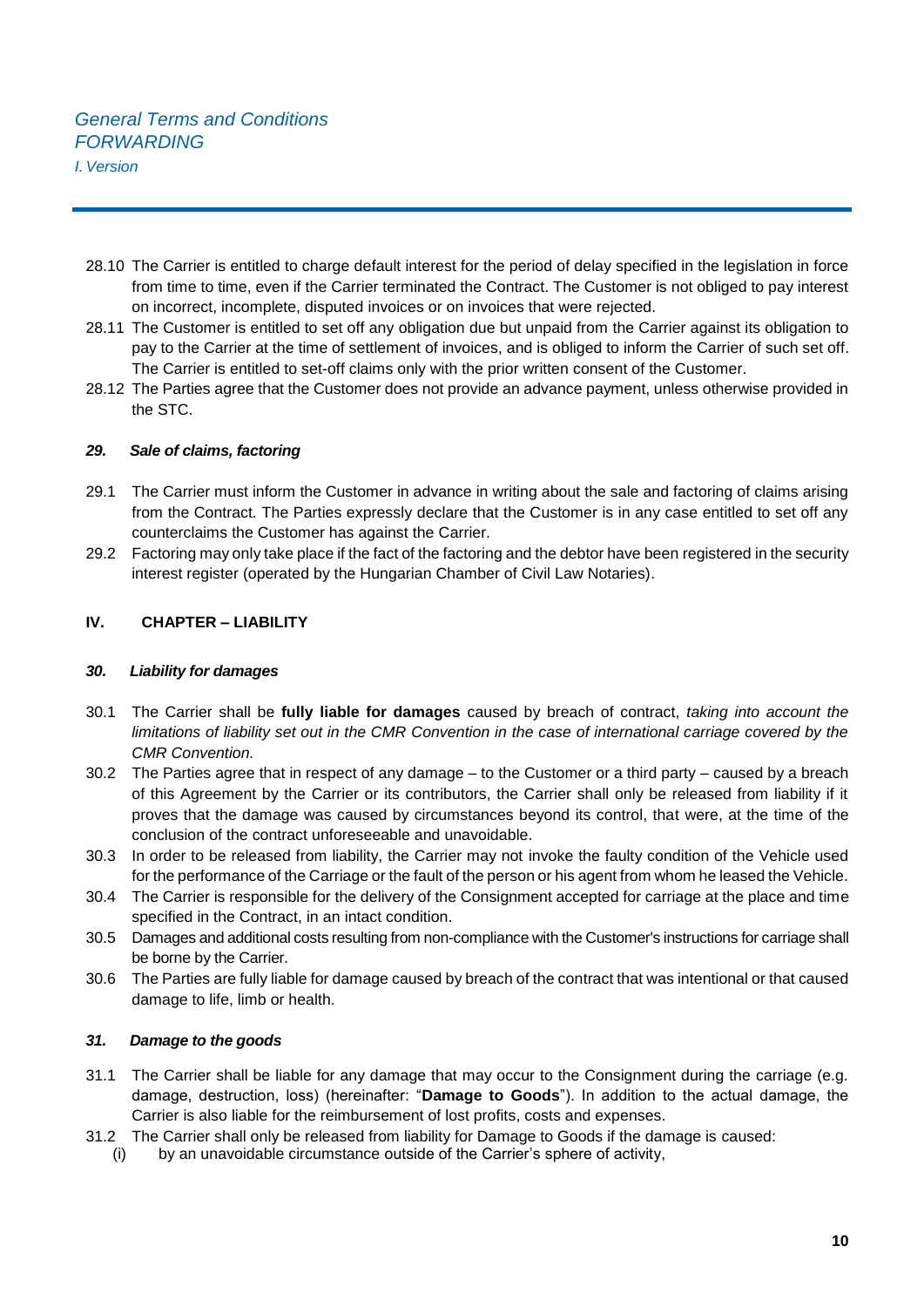- (ii) by a deficiency of the packaging that is not noticeable on sight,<br>(iii) by loading done by the Sender or unloading done by the Recipi
- by loading done by the Sender or unloading done by the Recipient.
- (iv) as a consequence of the Sender, Recipient or contributor appointed by them not acting as would normally be expected in the particular situation, including the failure of the Sender to provide or complete the required documents and the occurrence of the damage is related to it, as well as if the Carrier has not been informed of the extraordinary value of the Consignment that cannot be recognized from the outside.
- 31.3 The onus of proof that the loss, damage or delay is due to one of the facts listed above lies with the Carrier.
- 31.4 The basis for the calculation of the value of the Damage to Goods is the actual monetary value of the Consignment at the time of handing it over to the Carrier.

#### *32. Damage to, loss and destruction of the Consignment*

- 32.1 In case of damage to the Consignment, the Carrier is obliged to pay the amount of depreciation calculated on the basis of the value of the Consignment recorded at the time of dispatch, as well as the penalty for defective performance specified in clause 40 of the GTC
- 32.2 In case of loss or destruction of the Consignment, the Carrier is obliged to reimburse the full monetary value of the Consignment at the time of dispatch, as well as the amount of the penalty for failure to perform specified in clause 41 of the GTC.

#### *33. Third party liability*

33.1 If damage is caused to third parties during transport, - e.g. the Carrier delivers the Consignments of several senders on one Vehicle or damage is caused to third parties - the Carrier is liable to the third party.

#### 34. *Liability of the Customer/Sender*

34.1 The Customer / Sender shall be liable to the Carrier, up to the amount of the gross contractual consideration, for direct damages resulting from improper or missing packaging, lack of, incomplete or inaccurate data, information and documents related to the Consignment, if the Carrier checked these while exercising due diligence that is to be expected from an expert company prior to commencement of the transport and the Customer / Sender has been warned of these deficiencies in writing.

#### *35. Insurance*

35.1 The Carrier declares that it has liability insurance with an Insurer acceptable to the Customer, in accordance with the specifics of the Consignment, up to the value specified in the STC and supplemented with appropriate clauses, and undertakes to maintain this insurance during the term of this framework agreement. A copy of the insurance policy is attached to the STC.

## *36. Limitation period*

36.1 Claims under the contract for forwarding, with the exception of damages caused intentionally or through gross negligence, shall lapse within one year. The starting date of the limitation period is the date of delivery of the Consignment to the Recipient or the date when the Consignment should have been delivered to the Recipient. These provisions shall also apply in the event that the Carrier forwards the Consignment using various modes of transport.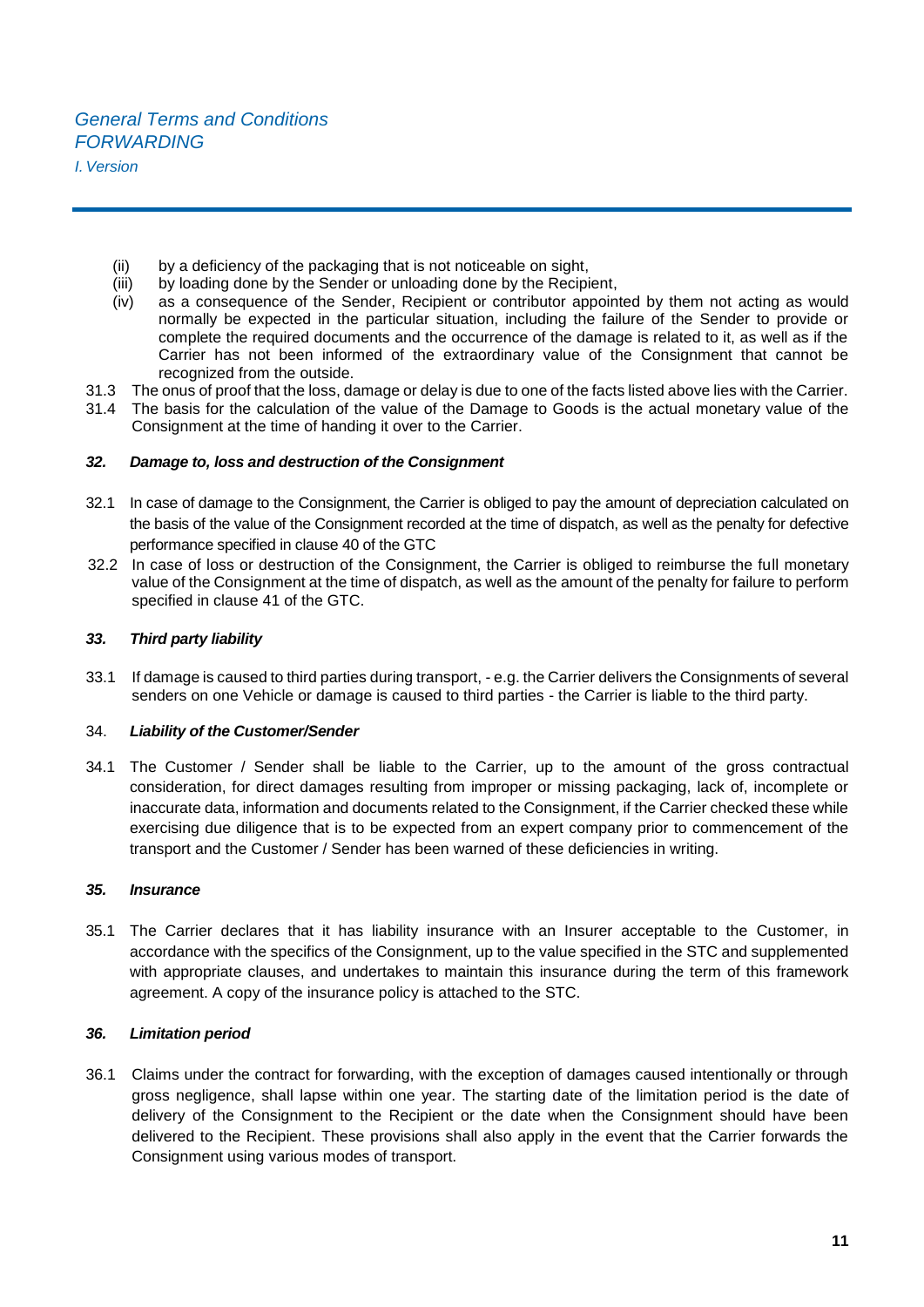#### *37. Representations of the Carrier*

- 37.1 The Carrier warrants that it has all necessary personal, material and financial resources, valid permits required for the performance of the Contract and that it shall immediately inform the Customer of any changes that may affect the performance of the Contract.
- 37.2 The Carrier further warrants that the Vehicles are in compliance with all legal and technical requirements and have all necessary documents and permits requisite for the forwarding as specified in the STC.

#### *38. Penalties*

- 38.1 The Carrier shall be obliged to pay a penalty in the amount specified in the STC in case of nonperformance of the obligations undertaken in the Contract by the deadline agreed in the Contract, as well as in case of defective performance and failure to perform. If the Parties have not imposed a penalty in the STC, the provisions of the following clauses shall apply.
- 38.2 The Customer must submit its claim for penalty payment to the Carrier in writing specifying the grounds for the penalty payment and its amount.
- 38.3 The Carrier is released from the penalty payment wholly or partially to the extent it proves that it is not responsible for the breach of agreement.
- 38.4 The penalty due shall be deemed to be an overdue financial claim which the Customer may set off against any claim the Carrier has against it. The Carrier is obliged to pay the penalty within 8 working days after the written request of the Customer, in the event that the amount of the penalty claim exceeds the value of the unpaid invoices.
- 38.5 The Carrier shall immediately inform the Customer in writing of the initiation of liquidation, bankruptcy, compulsory strike-off, enforcement or criminal action. Penalty claims become due on the day the proceedings are initiated
- 38.6 Demand for payment of the penalty shall not affect the Customer's other claims against the Carrier. In addition to the penalty, the Customer may also claim damages in excess of the penalty and exercise its other rights arising from breach of contract. The Customer may demand compensation for damages even if it has not demanded payment of a penalty.
- 38.7 The Customer may claim a penalty against the Carrier on several grounds. However, in the case of a claim for a penalty for failure to perform, the Customer may not claim penalty for delay or defective performance.
- 38.8 The limitation period for a claim for a penalty arising from carriage is 1 year.

#### *39. Delay penalty*

- 39.1 The Carrier shall pay a penalty to the Customer in the event of failure to meet the deadlines specified in the STC.
- 39.2 The basis for the calculation of the delay penalty is the total gross carriage fee.
- 39.3 *The amount of the penalty for each calendar day of delay is 1% of the penalty base, but at least (HUF 10,000) but shall not exceed 20% of the gross forwarding fee in accordance with the Contract.*
- 39.4 The delay penalty becomes due on the first day of delay.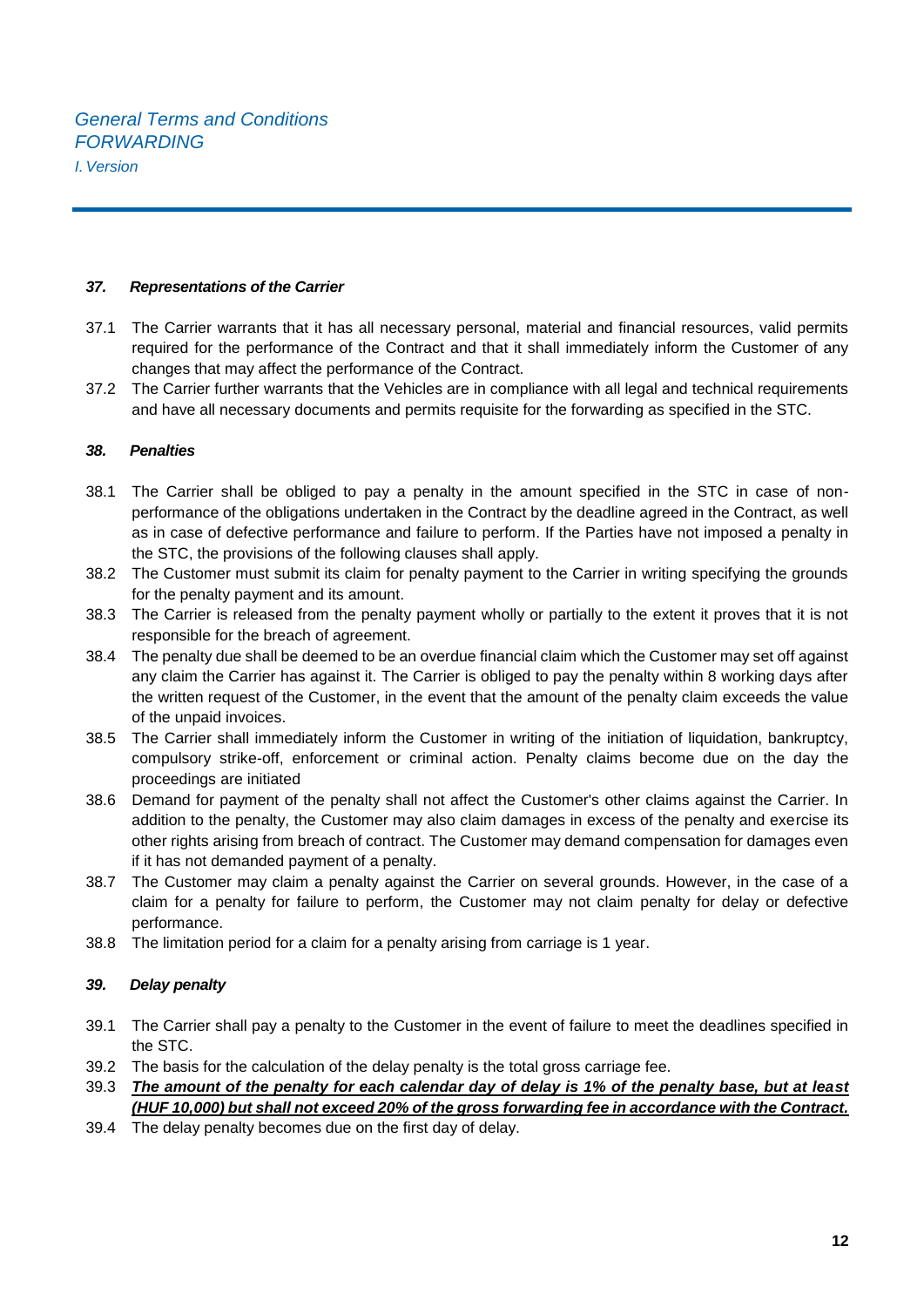- 39.5 Payment of the delay penalty does not release the Carrier from its obligation to meet the deadlines specified in the STC and to the performance of the contract.
- 39.6 In the event the delay is such that it reaches the maximum penalty provided for in the Contract, the Customer has the right to terminate the Contract without the obligation to prove lapse of interest or, at the Customer's discretion, to terminate the Contract and claim a penalty for failure to perform in accordance with Clause 41 of these GTC.

## *40. Penalty for defective performance*

- 40.1 The Carrier shall deliver the undamaged Consignment to the Recipient in undamaged packaging, in the quantity at the time of dispatch, otherwise the performance shall be considered defective performance.
- 40.2 In the event of defective performance, the Customer may demand a defective performance penalty from the Carrier, subject to Clause 24.4 of these GTC. The basis of the defective performance penalty is the value of the Consignment delivered damaged or with damaged packaging, and in case of a quantity discrepancy the market price at the time of delivery of the short-delivered goods or the goods delivered in excess, the rate of the penalty is 20% of the penalty base.
- 40.3 The Carrier's obligation to pay a penalty for defective performance shall not be affected by whether the Consignment itself is actually damaged, the damage to the packaging itself shall justify the obligation to pay a penalty.
- 40.4 The Parties agree that in the event of a quantity discrepancy, in addition to the penalty, the Carrier shall also reimburse to the Customer the value of the short-delivered Consignment determined at the time of dispatch.
- 40.5 The penalty for defective performance shall become due upon the establishment of defective performance.

## *41. Penalty for failure to perform*

- 41.1 If the Carrier fails to start the carriage on time, i.e. does not commence the carriage within 1 day after the latest start date specified in the STC, the Customer may deem the Contract not fulfilled (failed) and the Customer is entitled to terminate the Contract and claim penalty for non-performance. In addition to notifying the Carrier in writing at the same time, the Customer is entitled to perform the task using another Carrier or using its own Vehicle, in which case the Carrier is obliged to reimburse all justified additional costs of the Customer in addition to the penalty.
- 41.2 In the event the Consignment is lost, the Customer is entitled, besides reimbursement of the value of the Consignment at the time of dispatch, to claim penalty for non-performance.
- 41.3 A Consignment shall be considered lost and the Contract not performed if it is not delivered by the Carrier within thirty days following the delivery date or, in the absence of such agreement, within 60 days from taking over of the Consignment for forwarding.
- 41.4 If the Consignment is found following payment of compensation and penalties, the Carrier shall notify the Customer as soon as the circumstances allow and the Customer shall be entitled to dispose of the Consignment.
- 41.5 The Parties agree that if the Customer terminates the Contract with immediate effect due to a material breach of contract by the Carrier, it shall also be considered a non-performance within the sphere of responsibility of the Carrier.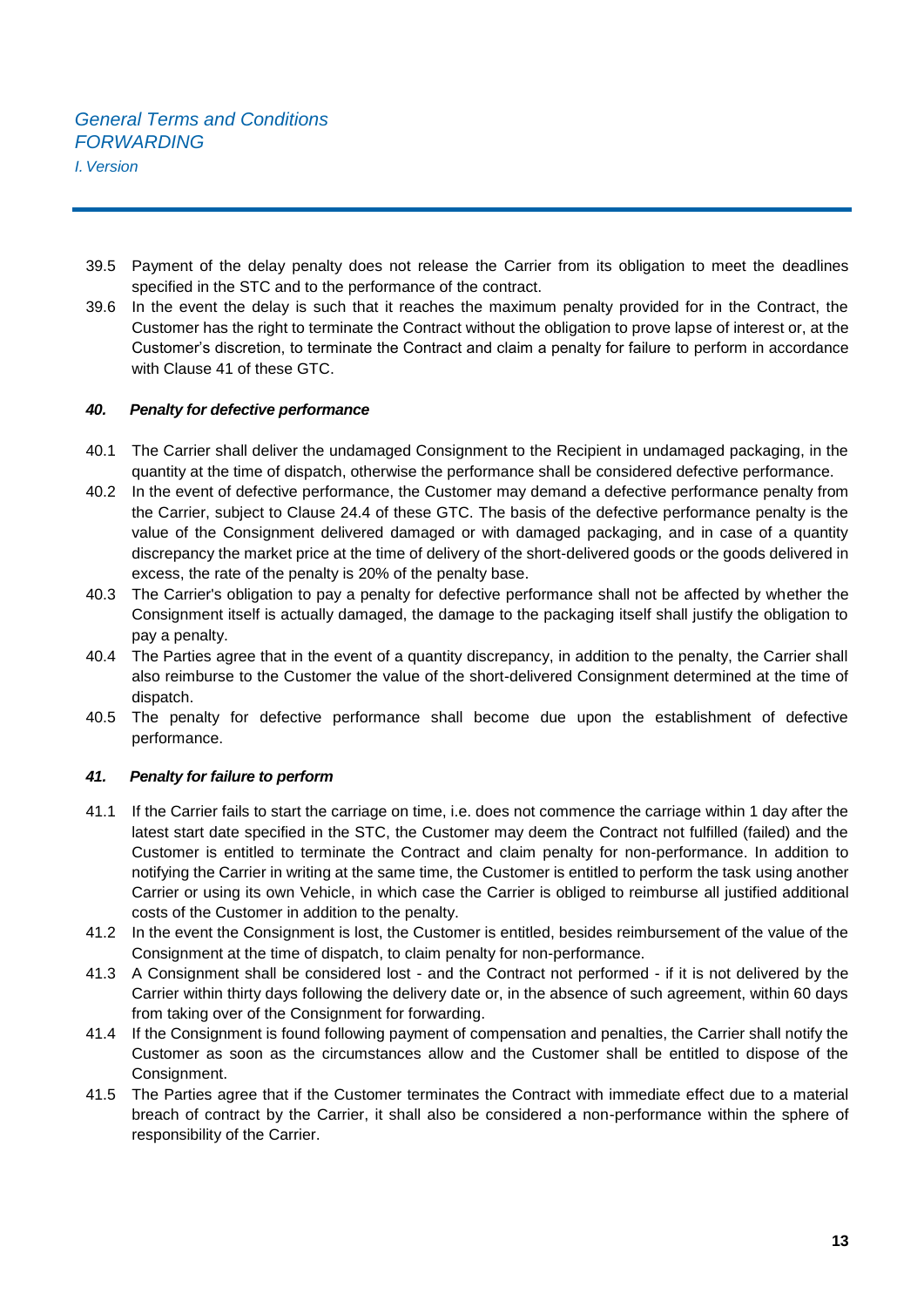41.6 In the event of a failure to perform, the Carrier shall pay to the Customer a penalty equal to 30% of the penalty base. The penalty for non-performance is based on the total gross forwarding fee. The penalty for non-performance shall become due on the day of termination or cancellation, and in the case of loss of the Consignment, on the thirtieth day after the delivery date.

## *42. Force Majeure*

- 42.1 Force majeure shall mean any external event which is unforeseeable, unavoidable and makes it impossible to perform the obligations under the Contract, in particular, but not limited to, war, riots, floods, other natural disasters, strikes, pandemics or state of emergency otherwise declared.
- 42.2 A force majeure event releases the Parties from their obligation to perform.
- 42.3 The Party prevented by force majeure shall notify the other Party by all possible means of the occurrence of the force majeure event, its nature and expected duration. Notice given orally must be confirmed in writing no later than the day following the occurrence of the event. If the prevented Party fails to do so, it shall not be relieved of liability in the event of delay.
- 42.4 The Parties shall, immediately after becoming aware of it, determine the actions to be taken to mitigate the consequences of the force majeure event. The period of performance of one Party shall be extended by the duration of the impediment recognized by other Party.
- 42.5 The prevented Party shall continuously keep the other Party informed of the occurrence of the incident on a daily basis and shall immediately notify the other Party of the end of the force majeure event.
- 42.6 In the event the force majeure event continues for more than 60 days, each Party shall be entitled to cancel or terminate the respective Call-off and/or Contract.

## **V. CHAPTER – FUNDAMENTAL VALUES**

## **43.** *Sustainable development clause*

- 43.1 The Parties agree that the values set out in this Chapter V also detailed in the document to be found at <https://www.veolia.hu/en/suppliers> with the title *General principles applicable to relationships with suppliers –*, form an integral part of the business policy of the company group of the Customer (hereinafter: "**Veolia Hungary group of companies**"), which are expected to be enforced by its contractual partners. *The Carrier undertakes to comply with the provisions of this Chapter, and, within the framework of its existing legal relationship with the Customer, shall not contract with any suppliers or subcontractors that do not comply with the requirements set out below.*
- 43.2 The Veolia Hungary group of companies pursues a sustainable development policy which aims to promote human rights, improve social welfare, and protect the environment. In connection with this, the Carrier also undertakes to pursue the appropriate sustainable development policies and shall strictly adhere both to the applicable laws in this area and to the standards of the Veolia Hungary group of companies as described below.

## *44. Human rights and fundamental employees' rights*

44.1 The Parties undertake to observe the provisions of the Universal Declaration of Human Rights, the UN Convention on the Rights of the Child, and the standards of the International Labour Organisation. The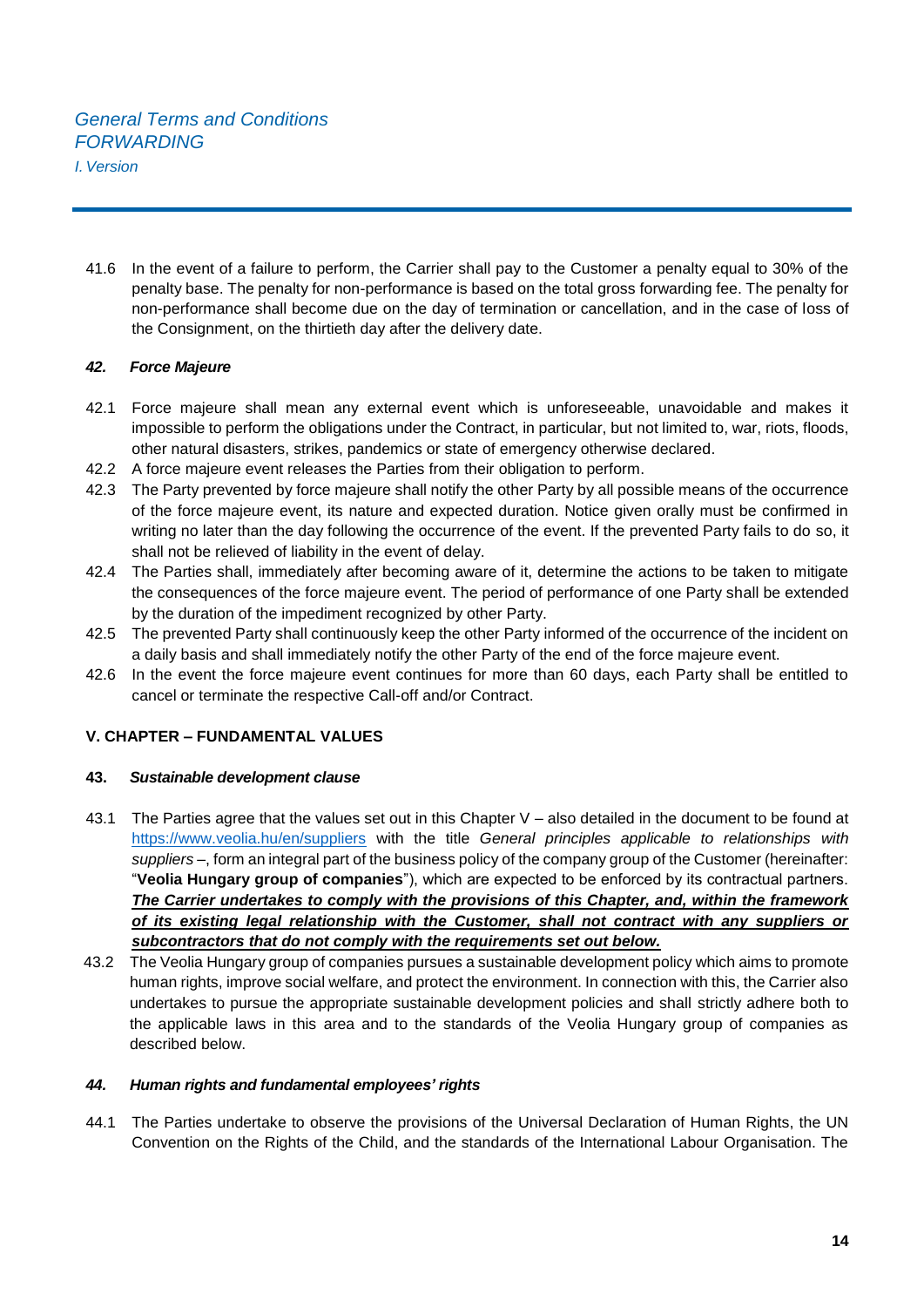*I.Version*

Parties declare that their operations are in compliance with guidelines on human rights, and that they will under all circumstances observe prohibitions of child labour and forced labour.

- 44.2 The Parties agree that they comply with the provisions of labour law and social security laws and that they observe the provisions concerning – amongst others –, unreported employment, rights of trade unions and remuneration. The Parties declare that their employees receive respectable and fair treatment and wages, that their practices comply with laws prohibiting unlawful discrimination, and that they ensure that their employees recognize and apply fair and unprejudiced principles of treatment.
- 44.3 The Parties declare that their practices on all fields comply with the regulations regarding unlawful discrimination.

#### *45. Environmental protection, health and safety requirements*

- 45.1 The Parties shall do all in their power to ensure that their activities are conducted as efficiently, as economically, and as safely as possible in flexible fulfilment of the needs of both Parties, and that they fully observe the health, social, work safety, environmental protection, security, and energy conservation regulations and laws, as well as the international standards applicable to their activities.
- 45.2 The Parties shall take all necessary measures to safeguard the health and safety of their employees, to respect the aims of the Veolia Hungary group of companies' health and safety protection policies, with particular attention to the safety protection regulations that apply to production worksites and the delivery of goods and fulfilment and services under conditions which minimise hazards to the health and safety of the Parties' employees. The Parties shall further undertake to constantly improve the health safeguards and working conditions that they provide to their employees.
- 45.3 The Parties agree that they shall take the necessary measures to reduce adverse environmental effects, to create an environmental management system and perform analyses with a view on global costs, with particular attention to conservation of energy and reduction of primary resource consumption, to the reduction of polluting materials finding their way into the water, air, or soil, to the elimination of accidental contamination, to reduce the waste generated by their activities and to monitor its disposal, and to limit the release of substances harmful to the environment and health.

## *46. Code of Ethics*

- 46.1 The core values of the Veolia Hungary group of companies are responsibility, solidarity, respect, innovation and customer focus, on which its economic, social and environmental performance are also based. These values are reflected in rules of conduct and actions, as well as in the creation of everyday ethical conditions that provide the main direction of corporate governance.
- 46.2 The Veolia Hungary group of companies wishes to share these values with its external partners also by way of the *Code of Ethics* and its appendix, the *Anti-Corruption Code of Conduct*. For this reason, these are available on the internet at [https://www.veolia.hu/en/about-us/about-us/corporateresponsability.](https://www.veolia.hu/en/about-us/about-us/corporateresponsability)

## *47. Anti-corruption clause*

47.1 The Parties declare that they shall not, either directly or indirectly, offer, give, expect, solicit, accept or permit the acceptance of any monetary or other reward in connection with the subject-matter of the Agreement which has as its aim or effect the unlawful or invasive influence of any of the Parties or of third parties (including, in particular, political or public officials and their affiliated organisations), in particular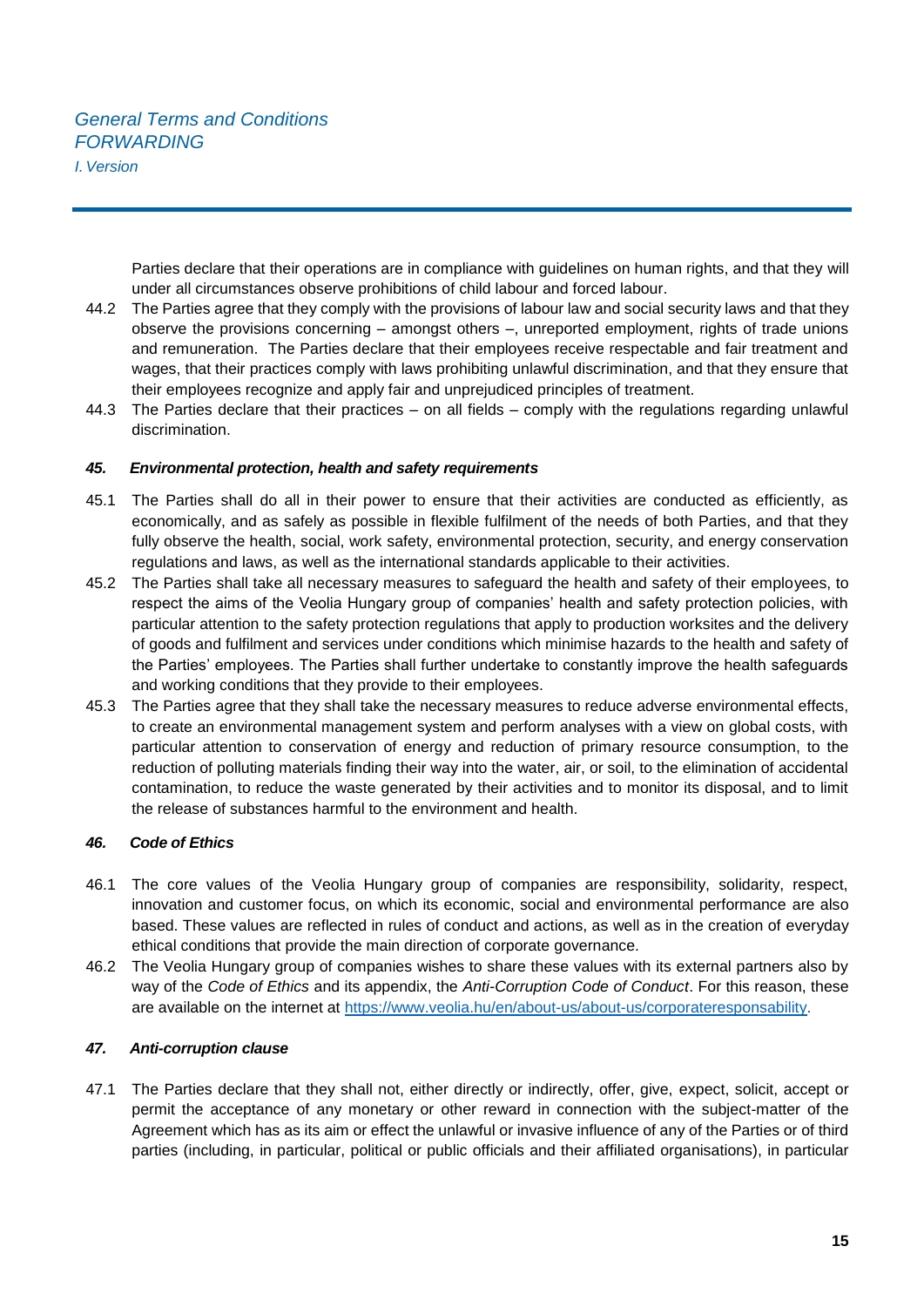*I.Version*

the acquisition or retention of business or in order to gain an advantage during the activity. *Either Party shall have the right, without incurring any adverse legal consequences, (i) to suspend performance of the Contract if it has reasonable grounds to believe that the other Party has breached its obligations under this clause, and (ii) to terminate the Contract with immediate effect and demand compensation of damages if the other Party has breached its obligation under this paragraph.* The Parties undertake to notify the other Party within a reasonable time if they become aware of any information relating to a breach of this provision.

47.2 Gifts and invitations may only be accepted or offered if their value and nature are acceptable in the circumstances and in relation to the person giving or accepting them.

## *48. Competition law, taxation and data protection*

- 48.1 The Parties shall be obligated to obey the applicable provisions of competition law.
- 48.2 The Parties shall pay special attention to compliance with the rules and standards of fair business conduct, due diligence of suppliers and subcontractors, and the prevention and avoidance of conflicts of interest.
- 48.3 The Parties declare that they shall submit their tax declarations and pay their taxes in accordance with the applicable laws and regulations.
- 48.4 The Parties shall respect the protection of the data of natural persons as a fundamental right. The Parties shall comply with the data protection requirements set forth in the applicable legal regulations, with special regard to the provisions of the Data Protection Regulation EU 2016/679 (hereinafter: "**GDPR**"), and the Act on Information Self-determination and Freedom of Information.

## **49.** *Election and evaluation of contractual partners*

- 49.1 The Customer informs the Carrier that, in compliance with the relevant legislation, the Customer shall establish objective criteria for the selection of its contractual partners. These criteria are:
	- (i) based partially on the performance of the suppliers (compliance with deadlines, number of complaints in connection with its services etc.),
	- (ii) and partially on how well they are able to identify with the ethical and sustainable development rules represented by the Veolia Hungary group of companies and defined in this chapter.
- 49.2 After the selection, the Customer evaluates its contractual partners annually on the basis of the above criteria, the results of which may be communicated to the Carrier in writing.
- 49.3 The Carrier undertakes to inform the Customer about the steps taken in the interest of sustainable development, updated annually, in order to facilitate the evaluation, and to provide the Customer with all the information and resources necessary for the evaluation. The Carrier also undertakes to take into account the recommendations following the assessments and to take the necessary steps to ensure compliance and / or improvement.

## **VI. CHAPTER – MISCELLANEOUS**

## *50. Confidentiality*

50.1 In the course of fulfilling the Agreement, the Parties may gain access to knowledge or information which is considered proprietary or confidential (hereinafter: "**Confidential Information**"). Confidential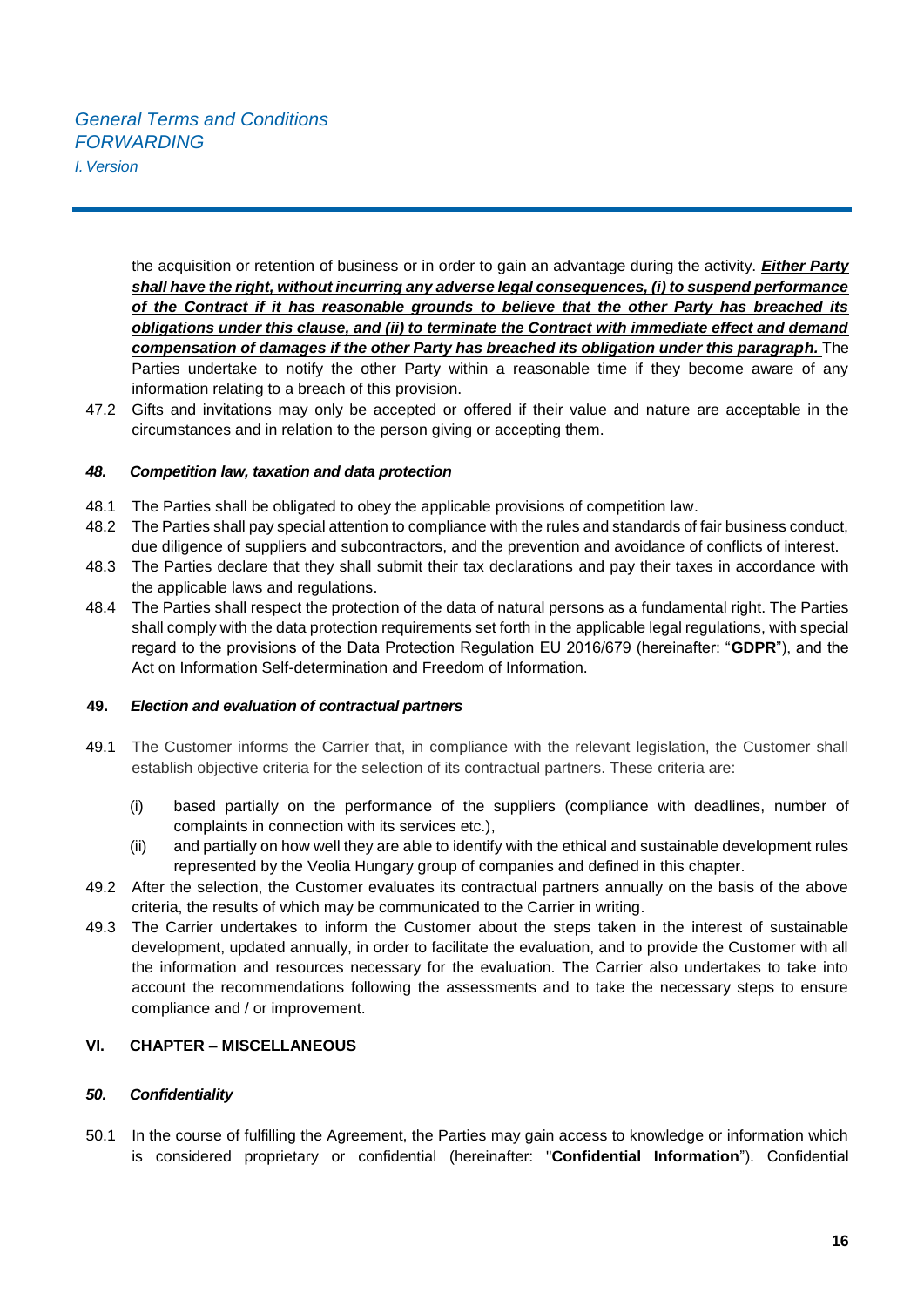*I.Version*

information shall comprise any fact, information, solution, or data related to the activities of either Party which, in the reasonable interests of the given Party, must be kept secret, as well as any information of such a nature that, if made public, would affect the general assessment or market position of either Party. Information in written form shall in all cases be considered Confidential Information.

- 50.2 The Parties shall treat all Confidential Information strictly confidential, shall use it exclusively to the extent necessary for the fulfilment of the Agreement, shall maintain the broadest and most complete security in connection with it in accordance with applicable laws, and shall commit themselves not to allow any information that is clearly so characterised to become public or to enable any third party to access it or use it without the prior express written consent – which shall precisely specify the affected information – of the other Party.
- 50.3 The confidentiality obligations apply to:
	- (i) the provisions of the Contract;
	- (ii) the negotiations in relation to the Contract;
	- (iii) the execution of the Contract.
- 50.4 The confidentiality obligations do not apply in the following cases:
	- (i) Confidential Information must be disclosed when so required by law, legitimate authorities, or courts, provided that the Party required to disclose the information has taken every possible legal measure to prevent such disclosure; furthermore, the disclosing Party shall notify the other Party of such a requirement and shall also do everything possible to reduce the scope of the disclosed information to a minimum.
	- (ii) The information becomes public knowledge through no fault of either Party;
	- (iii) The other Party gives prior duly signed written permission, to release the information. (Such permission shall not be withheld or delayed without reasonable cause.);
	- (iv) The Customer's obligation of confidentiality does not extend to the transfer of Confidential Information to the Veolia Group.
	- (v) The Customer may legally hand over the documents handed over in connection with the conclusion of the contract and the information contained therein to its lawyers and auditors, if they undertake the obligation of confidentiality in accordance with these GTC.
- 50.5 Either of the Parties may, with the prior written consent of the other Party, refer to the existence of the Agreement, including the names of the Parties, as a reference in tendering processes.
- 50.6 The obligation to confidentiality shall remain in force beyond the termination of the Agreement for any reason; therefore, all Parties shall remain bound by said obligation even after termination of the Agreement for any reason.
- 50.7 Said obligation to confidentiality shall also extend to persons acting in the name of or on behalf of either Party, and also to anyone who contributes in any manner to the preparation or fulfilment of the Agreement, noting that the Parties shall be liable exclusively to each other for the conduct of such persons.
- 50.8 If either Party illicitly obtains Confidential Information or handles properly-obtained Confidential Information in a manner at variance with the above conditions, it shall be liable to the other Party for all damages of any type that may arise therefrom.
- 50.9 The provisions of this clause shall not affect the requirements of applicable law relating to the protection of trade secrets, nor shall they affect the enforcement of sanctions due to violations of rights under trade secrecy law.
- *51. Contact details, notices*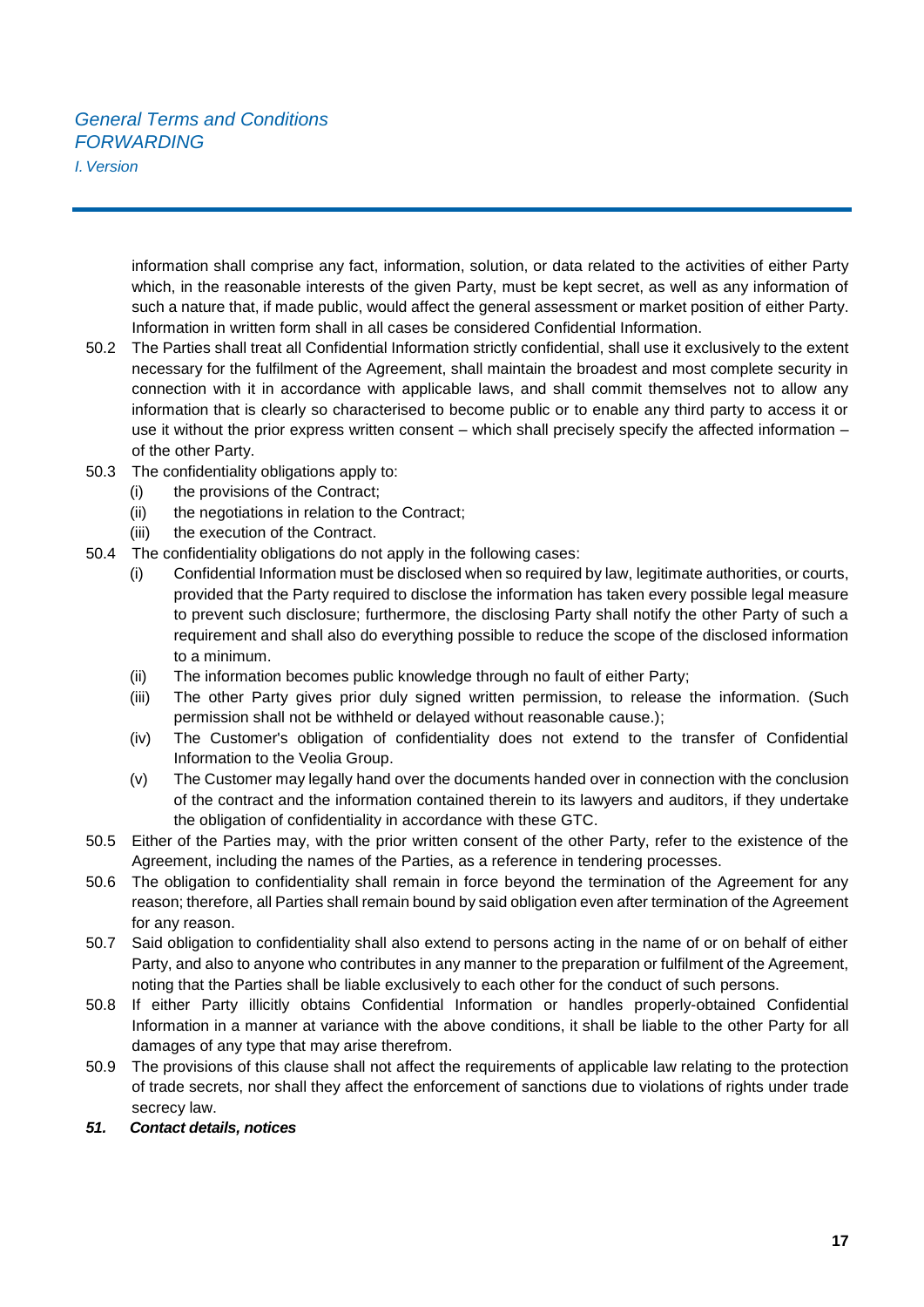- 51.1 Any formal communications between the Parties that are defined in the Agreement or which must be made on the basis thereof (hereinafter: "**Notices**") shall be sent in writing, and the receiving Party shall be notified in a manner defined in this clause. In the absence of differing provisions in the Special Terms and Conditions, only Notices made in the manner defined in this clause shall have legal force. Notices shall be regarded as delivered in the following cases and at the following times:
	- (i) In the case of personal hand delivery, immediately on the day indicated on the acknowledgement of receipt (which receipt may be in the form of a copy of the delivered document which the receiving Party acknowledges via a signature thereon); or
	- (ii) In the case of delivery via courier service, on the delivery day indicated on the courier service's standardised form; or
	- (iii) In the case of delivery via registered letter, the delivery date indicated on the receipt of delivery that is returned to the sender, or, if the time of delivery cannot clearly be established by said receipt of delivery, the date on which said receipt of delivery is received by the sender.
	- (iv) If the return receipt of a sent registered letter arrives back at the sender marked as "*not accepted*" or "*addressee no longer at this address*", then the provisions of applicable law, valid at the time of signature of the Special Terms and Conditions, shall apply.
	- (v) Notices sent as e-mail messages shall be considered received when a receipt for delivery is received by the sender in a response e-mail message, or, in the absence of this, then when the email message has demonstrably arrived in the recipient's inbox.
	- (vi) If the receiving Party refuses delivery of Notices sent by any of the means described in subclauses (i)-(iv), then the Notice shall be considered as delivered on the day of such refusal.
- 51.2 The Carrier shall inform the Customer without delay of all relevant circumstances related to the performance of the carriage - especially if the Consignment has been damaged, if the delivery date is expected to be significantly exceeded, if the lack of packaging or handling information becomes apparent after taking over the Consignment or if it is not possible to deliver the Consignment. Verbal information (e.g. via telephone notification) must be confirmed in writing within 12 hours. The Carrier shall be liable for damages resulting from failure to notify. This includes that in order to deliver the Consignment, the Carrier is obliged to notify the Recipient immediately of the arrival of the Consignment.
- 51.3 Each Party shall immediately notify the other Party in writing of any changes to their designated contact persons, or to the details concerning the company that are maintained in the company registry and which are relevant to the fulfilment of the Agreement (including particularly the registered office's address, the authorised representative, liquidation proceedings, final liquidation, bankruptcy proceedings, commencement of forced strike-off proceedings, share capital reduction, etc.).
- 51.4 Each Party shall also notify the other Party if any other changes affecting the fulfilment of the present Agreement occur within their own company or one of their contributors (e.g., transfer of rights and obligations, spinoff, merger, or acquisition), or, in case of Agreements signed in connection with public procurement procedures, if the applicable procurement law so requires. Any Party that fails to issue a proper Notice shall be liable for damages arising from such a failure.
- 51.5 The Appendix to the Special Terms and Conditions shall contain the names and contact details of the designated correspondents who shall act in the course of the fulfilment of the Agreement. The names, email addresses, and telephone numbers of the Parties' designated contact persons shall be handled exclusively for communication purposes with regard to the fulfilment of the Agreement, and for the purpose of fulfilling the Agreement, on the legal basis specified in Article 6, Paragraph (1), Clause f) of the GDPR.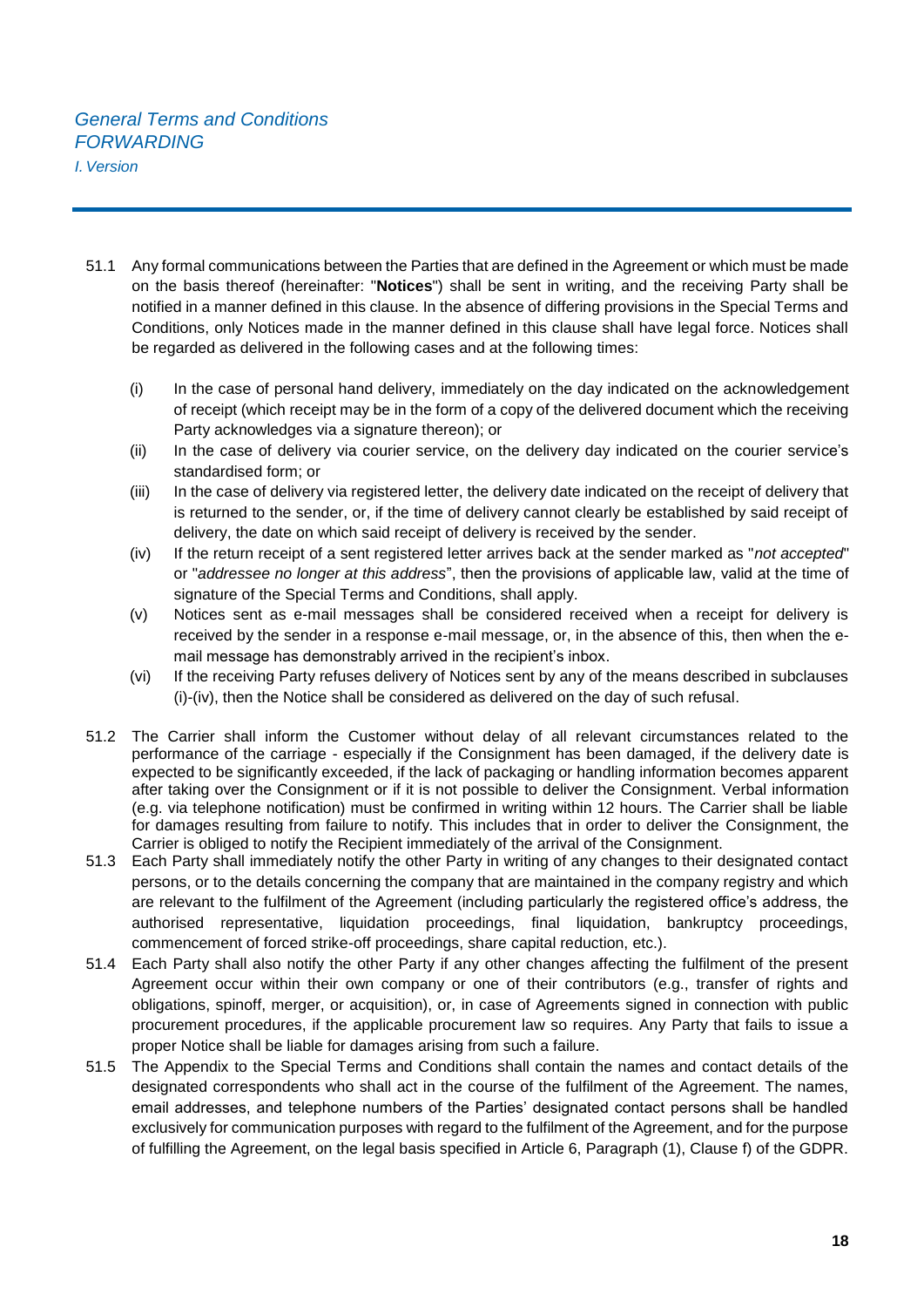The Parties have satisfactory legal grounds to issue to each other their designated correspondents' contact information, as they are obliged to provide this information to each other. To fulfil the Agreement, the Parties have an essential need to maintain communications with each other; therefore, the Parties have a legitimate interest as data controllers to handle the data of the correspondents. Both Parties are required to provide a data privacy notice regarding the handling of the personal data of their designated correspondents. The Veolia Hungary group of companies' data privacy notice regarding the handling of the personal data of correspondents is available at<https://www.veolia.hu/en/data-provision>

## *52. Use of third-party contributors*

- 52.1 Unless the Special Terms and Conditions specify otherwise, the Carrier shall be entitled to engage third parties of its own choice for the fulfilment of the Agreement (e.g. subcontractors) — (hereinafter: "**Contributor**") on condition that these Contributors shall accept the provisions of Chapter V of these General Terms and Conditions as binding upon themselves. The Customer shall be entitled to request written confirmation that every Contributor has accepted the provisions of Chapter V. If such verification is not provided, then the Customer shall be entitled to terminate the Agreement with immediate effect, and to claim a compensation penalty from the Carrier in the amount of 20% of the contract price.
- 52.2 The Carrier must verify the suitability of the Contributor (e.g. existence of requisite permits). For the performance of the Contributor, the Carrier shall be liable to the Customer as if it had performed itself.

## *53. Transfer of Rights and Obligations*

- 53.1 The rights and obligations set out in the Agreement with the exception of Clause 29 of the General Terms and Conditions — may not be transferred by either Party to any other person without the written consent of the other Party.
- 53.2 Such permission is not required in a case where such a transfer is made to a company within the Veolia Hungary family of companies as long as the Customer guarantees the appropriate ongoing fulfilment of the Agreement to the other Party, regardless of the form or nature of the transfer.

## *54. Rules in respect of carriage by road*

- 54.1 The Parties declare that in performing the Contract they shall act in accordance with the provisions of the legislation on the trade and transport of waste, raw materials and finished products. The Customer declares that it shall only accept the performance if it had also been performed in accordance with the legal provisions concerning road transport.
- 54.2 Before the commencement of the transport activity, the Carrier is obliged to obtain the information on the Consignment from the Customer in full and to verify whether the given transport qualifies as EKÁER obliged according to the valid legal regulations. In case of EKÁER obligatory transport, the Carrier may only start the transport with a valid EKÁER number. If the EKÁER obligatory transport takes place without an EKÁER number, the Carrier undertakes to reimburse the Customer for the fine imposed on the Customer in connection with this and for other costs incurred in this regard. The Parties undertake to transmit to each other the data necessary for requesting the EKÁER number, and shall notify each other immediately of any changes in such data. The Carrier shall reimburse the fine imposed on the Customer because of incorrect provision of information attributable to the Carrier.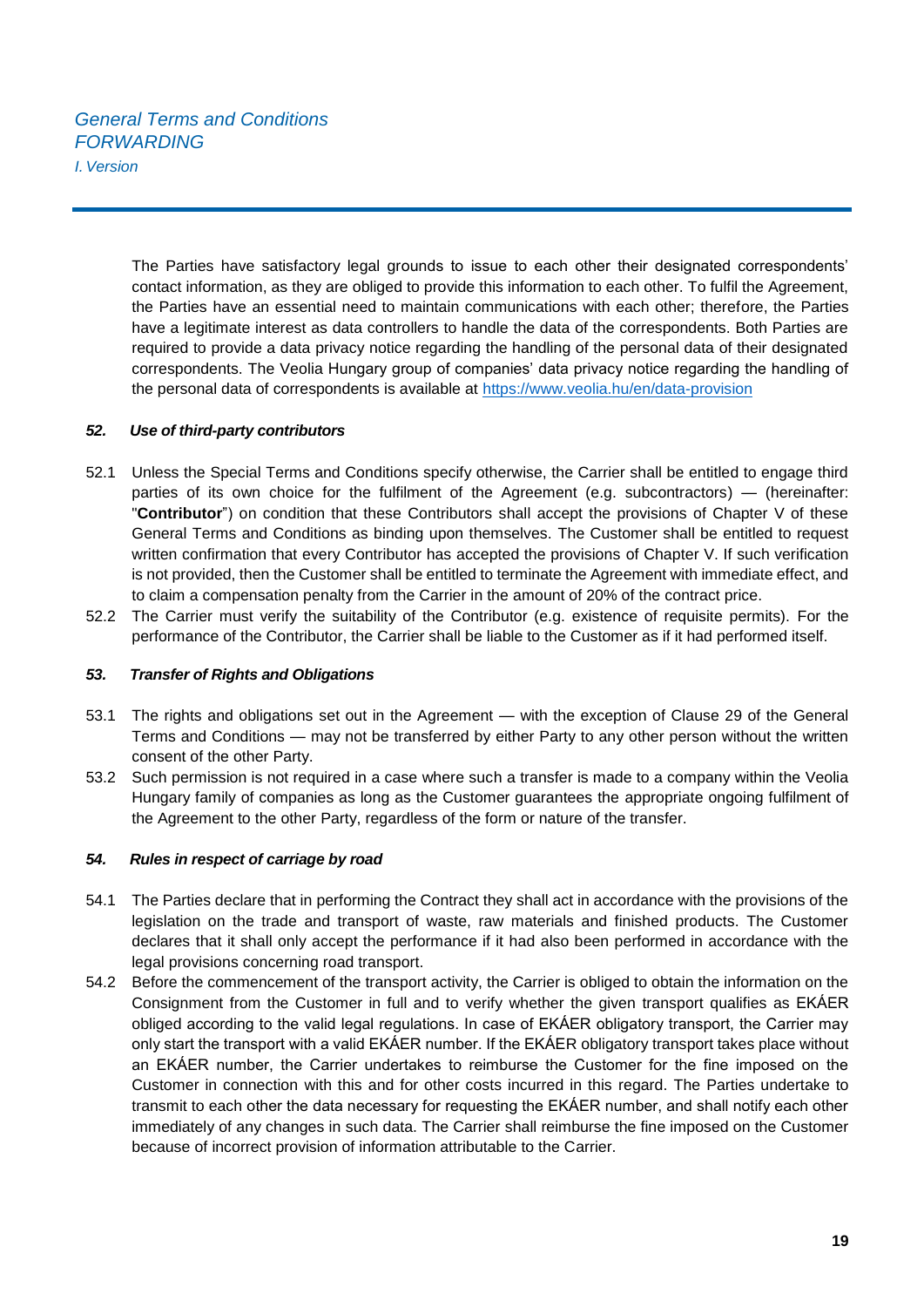## **VII. CHAPTER – AMENDMENT, TERMINATION OF THE CONTRACT, DISPUTE RESOLUTION**

#### *55. Amendment and termination of the Agreement*

- 55.1 The Agreement may be modified only in writing, by mutual consent. It shall be signed by the Parties' authorised representatives who have requisite signature authority.
- 55.2 The Contracting Parties undertake to renegotiate the Agreement in the event of any change in the law and to amend or conclude a new agreement accordingly.
- 55.3 The Parties agree that the Customer is also entitled to amend these GTC unilaterally by informing the Carrier in writing about the amended provisions 10 working days prior to their entry into force. If the Carrier does not accept the amended provisions, it may terminate the Contract within 10 working days following receipt of the notification. If the Customer is not notified in writing within this period, the Parties shall consider that the amended provisions have been accepted by the Carrier.
- 55.4 The Contract shall terminate:
	- (i) Upon expiry of the time period defined in the Agreement (e.g. in the case of a framework agreement);
	- (ii) Upon full performance of all obligations under the Contract (e.g. Order, Individual Contract);
	- (iii) By ordinary notice of termination by the Customer or the Carrier, with 30 days' notice, with the exception of fixed-term contracts;
	- (iv) Upon termination with immediate effect by the Customer or the Carrier;
	- (v) By mutual agreement.
- 55.5 If either Party breaches its obligations under the Agreement, the other Party shall inform the Party in breach of its position in writing and propose consultations to clarify the matter.
- 55.6 Either Party may terminate the Contract with immediate effect, if:
	- (i) The other party breaches a provision of the Contract and does not remedy its breach within 15 days of written notification or the breach of the contract is due to its nature, not suitable to be remedied;
	- (ii) The other Party breaches its obligations repeatedly or materially;
	- (iii) Any incident or circumstance should occur that, according to the specifications of the Agreement, imposes such legal effect:
	- (iv) Liquidation proceedings, final liquidation, or bankruptcy proceedings are initiated upon the other Party by judicial ruling;
	- (v) The other Party becomes partially or wholly incapable of performing the Contract.
- 55.7 The following shall among other things be considered a material breach of the Contract, if the other Party
	- (i) Is in 10 days delay in relation to any partial or end deadline for reasons attributable to such Party;
	- (ii) Breaches its confidentiality obligations;
	- (iii) Breaches the provisions of Chapter V.;
	- (iv) Transfers rights or obligations without the consent of the other Party;
	- (v) Makes a false representation;
	- (vi) In the case of contracts concluded in the framework of public procurement procedures, breaches the provisions of the Public Procurement Act and other applicable laws or
	- (vii) Any circumstance giving rise to the failure of the Contract occurs in accordance with these GTC.

#### *56. Dispute resolution, applicable law*